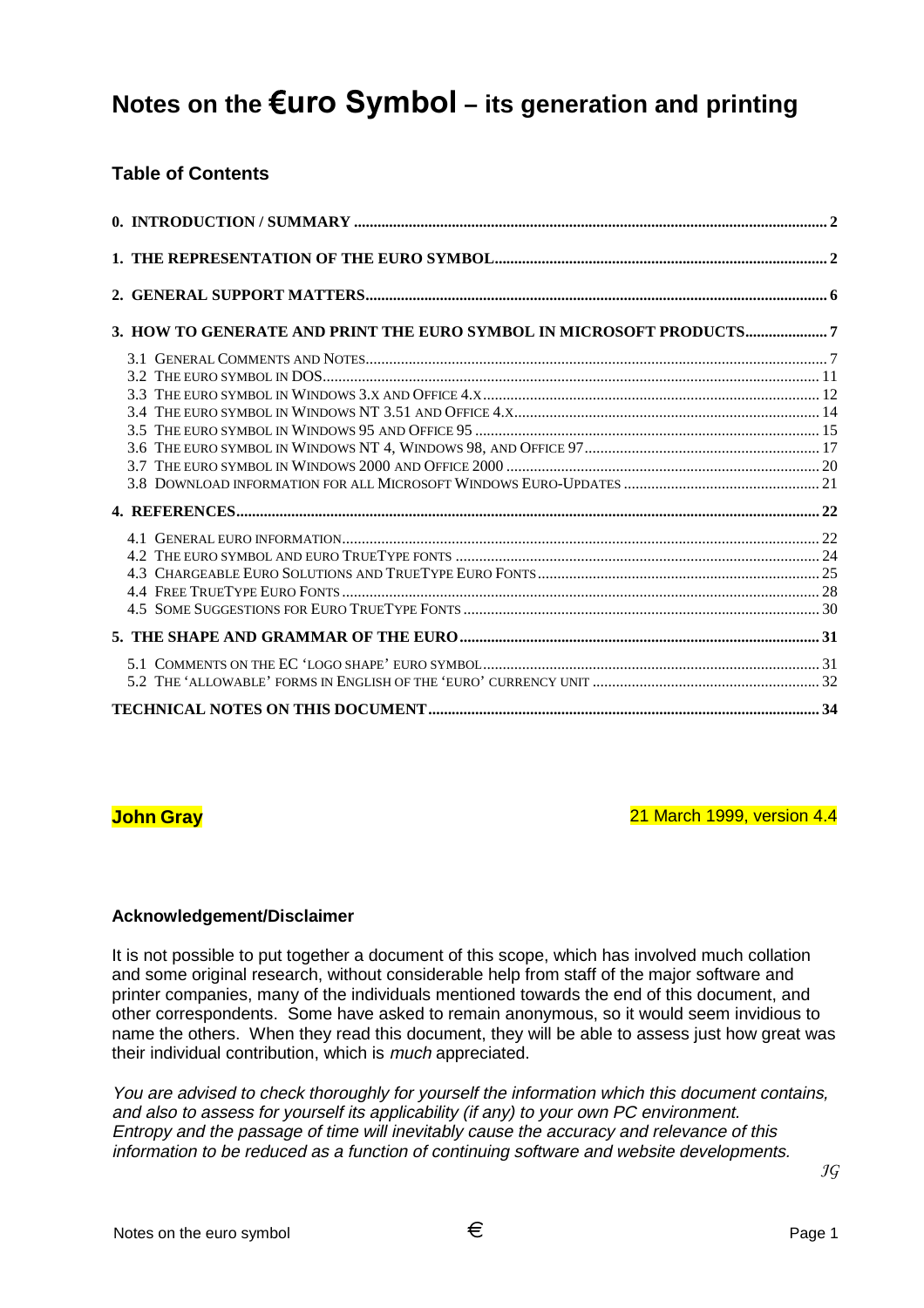# **0. Introduction / Summary**

This document shows a variety of forms of the euro symbol, and how they can be produced in Microsoft Office packages.

All Microsoft operating systems, including Windows NT 3.51 and Windows 3.x (a convenient shorthand for Windows 3.1, Windows 3.11 and Windows for Workgroups 3.11), now have support for the euro, usually via an update available from the Microsoft web site.

The discussion is restricted mainly to Microsoft products, TrueType fonts and Hewlett-Packard printers, since this is what we use and can test. Somewhat greater emphasis is placed on the newer Microsoft operating systems and Office packages.

The euro font support for the Apple Macintosh from Apple, Hewlett-Packard and Microsoft is briefly mentioned.

Several references to euro-related web sites are supplied, but please note that the addresses and content tend to change rapidly.

# **1. The representation of the euro symbol**

The official European Commission 'logo' representation of the euro symbol is:



This symbol shape is shown in several constructions on the European Commission web site at http://europa.eu.int/euro/html/static/download5.html

The example above is produced from the Hewlett-Packard TrueType font "Euro Sign" – just one example of the many fonts which provide this shape.

Originally the EC laid down a set of rigid rules about the sizes at which this symbol could be reproduced, requiring that it should always appear exactly as specified, including the colours (see Section 5.1 Comments on the EC euro logo shape).

This view met with strongly negative comments at the time, mainly from typographers, and these strictures now appear to have been quietly dropped.

The following four pages contain the euro symbols from fonts published by Microsoft, Hewlett-Packard and Monotype, as representative of the major font manufacturers and suppliers. TrueType fonts containing the euro symbol are available from many other font developers. See Section 4 for further euro information references.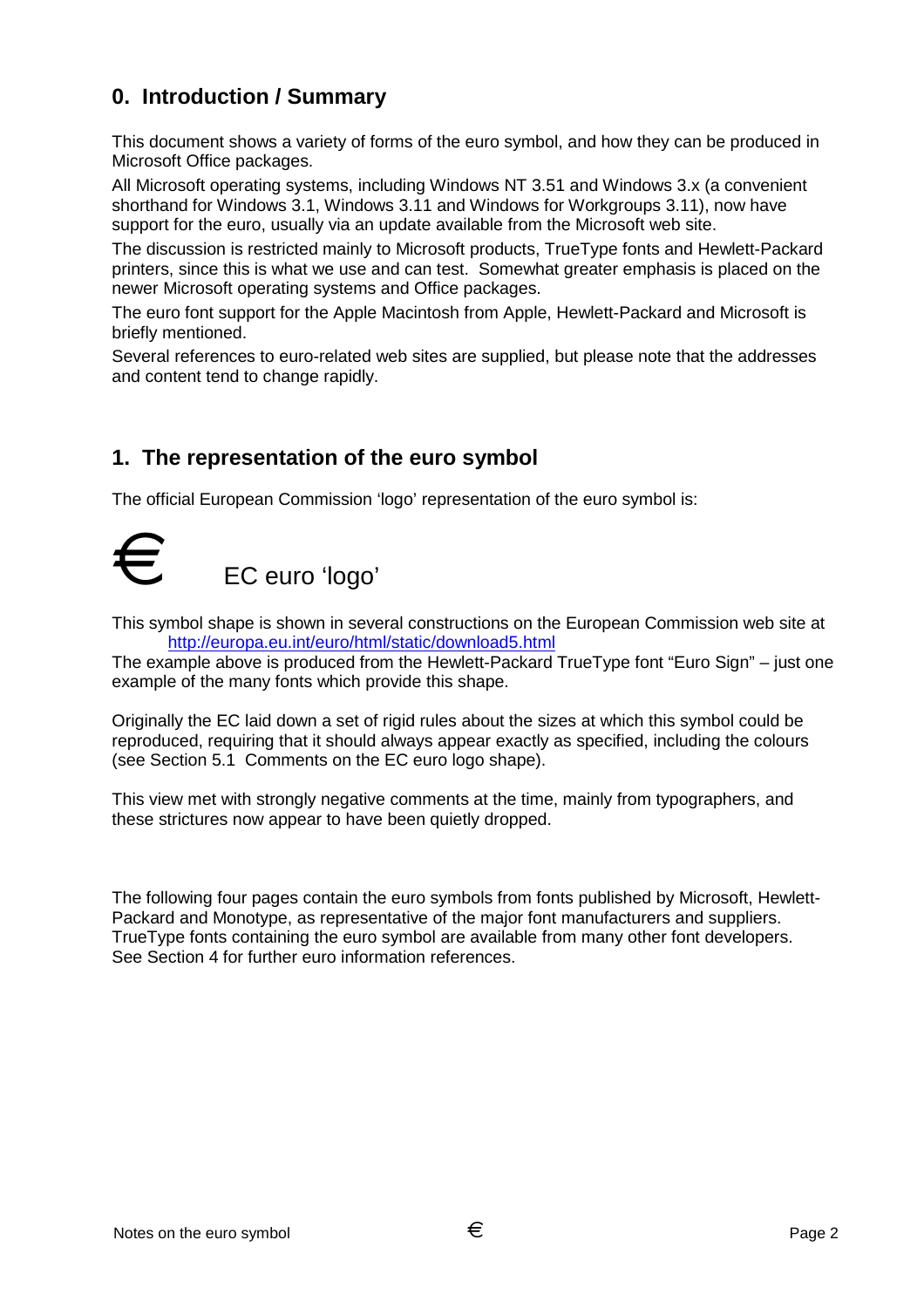Following generally-accepted and logical typographical principles, *Microsoft* has implemented the euro symbol so that its shape matches the style of the font in which it appears, and its width is the same as that of the numbers in that font. Microsoft have stated that eventually all their own fonts supplied with current operating systems will include the euro symbol. The fonts shown below have been obtained from several Microsoft website and other sources:

- the Windows operating systems themselves (e.g. Windows 98)
- Windows operating system service packs (e.g. Service Pack 4 for Windows NT 4.0)
- euro-currency support packages (e.g. for Windows 3.x or Windows 95 or Windows NT 3.51)
- Office 97 Service Releases (for registered users of Office)
- the package "More Euro Fonts for Microsoft Office" (for registered users of Office)
- Microsoft Typography's "TrueType core fonts for the Web"

Some fonts can be obtained from more than one of these sources. For example, both Lucidas are euro-updated by NT 4 Service Pack 4 and the NT 3.51 Euro Currency Support update; the Tahoma update is available from several service packs, and elsewhere. The euro font support provided by the Microsoft Windows 3.x Euro Currency Support package is restricted to Windows codepage 1252 and the standard Arial, Courier New and Times New Roman fonts (but see the second part of Section 3.3.1, 'Using fonts originally designed for use in Windows 95/98 and Windows NT 4', for further details).

| €                       | Andale Mono <sup>1</sup> |   | (this font was previously known as Monotype.com) |
|-------------------------|--------------------------|---|--------------------------------------------------|
| €                       | Arial                    | € | <b>Arial Black</b>                               |
| $\epsilon$              | <b>Arial Narrow</b>      | € | <b>Book Antiqua</b>                              |
| €                       | Bookman Old Style        | € | Century Gothic                                   |
| $\boldsymbol{\epsilon}$ | <b>Comic Sans MS</b>     | € | Courier New                                      |
| €                       | Garamond                 | € | Georgia                                          |
| €                       | <b>Haettenschweiler</b>  | € | <b>Impact</b>                                    |
| €                       | Lucida Console           | € | Lucida Sans Unicode                              |
| $\epsilon$              | Monotype Corsiva         | € | Tahoma                                           |
| €                       | <b>Times New Roman</b>   | € | <b>Trebuchet MS</b>                              |
| €                       | Verdana                  |   |                                                  |

 $\overline{a}$ 

**<sup>1</sup>** The true name of this font is actually "Andalé Mono", pronounced "An-dah-lay", in the French manner. However, as a Web font it is known as "Andale Mono" (without the accent) because of the problems with might result from specifying an accented font name in Web pages.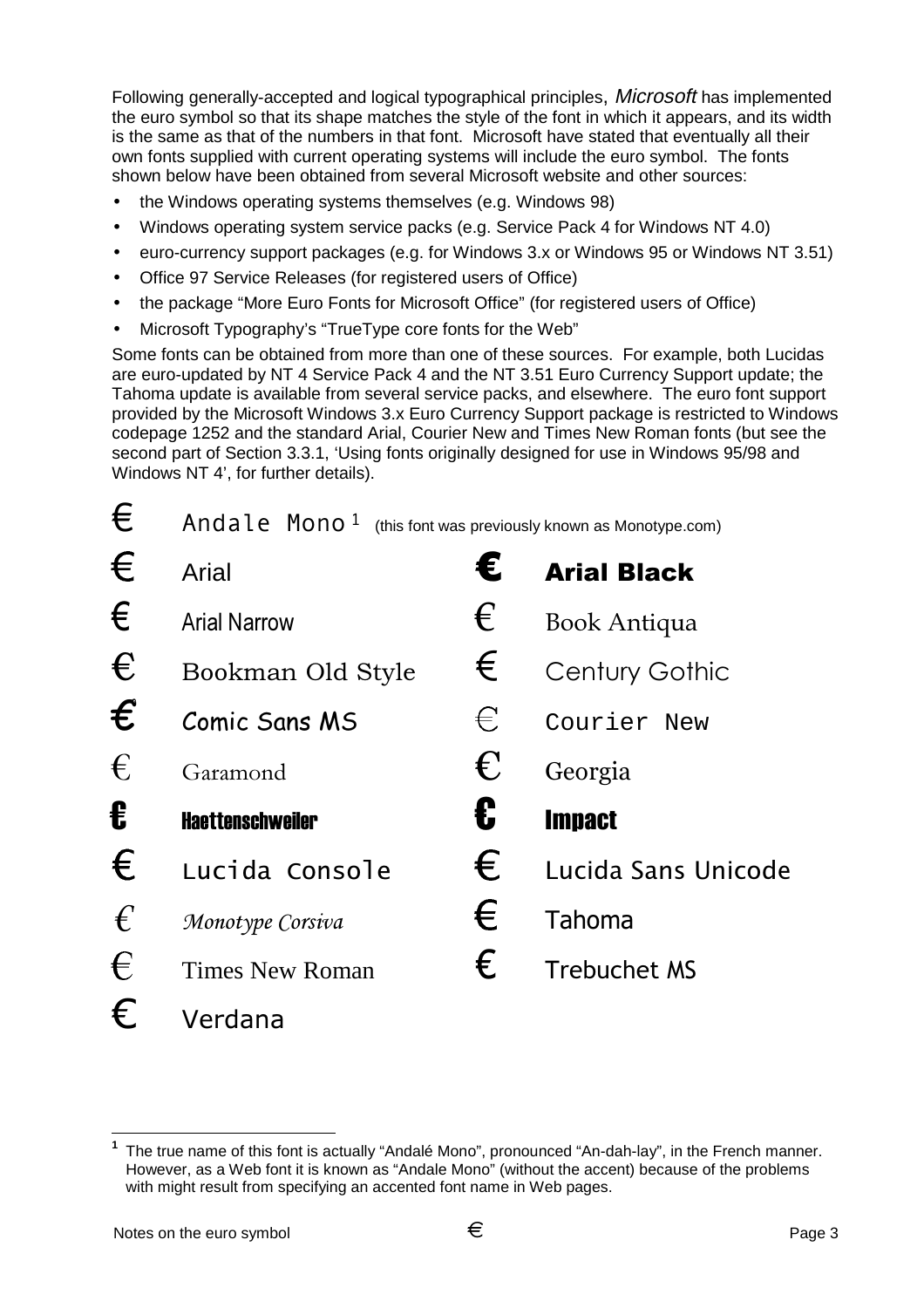Hewlett-Packard has made available a number of euro-enabled fonts for Windows 95 & 98, and Windows NT 4 from at least the following sources:

- FontSmart v2.5 and v3.0/v3.1 free with the larger LaserJet (and a few DeskJet) printers or purchasable from HP; these provide the greatest number of fonts
- Via a website update for the standard 45 'LaserJet' Hewlett-Packard fonts requires the user to have an HP LaserJet printer; this update contains most of the above fonts
- Six additional free fonts are available from the FontSmart website
- Only the two Euro Sign fonts and SymbolPS can produce a euro symbol (the EC logo shape) in Windows 3.x, if the Windows 3.1 Euro Currency Support has not been applied)

See Section 4.3 and Section 4.4 for details of how to obtain these fonts.

On one of their fonts web sites, at http://www.fonts.com/hp/euro/Eurodev5.htm, they have pages of examples of euro symbols in their fonts (a major subset of those shown below, but often including in addition the italic and bold versions).

Euro symbols in Hewlett Packard fonts …

| €          | <b>Albertus</b>                                                                  | € | <b>Albertus Extra Bold</b> |
|------------|----------------------------------------------------------------------------------|---|----------------------------|
| €          | <b>Albertus Medium</b>                                                           | € | <b>Antique Olive</b>       |
| €          | <b>Antique Olive Compact</b> (is this a typographical joke?)                     |   |                            |
| $\epsilon$ | Bodoni                                                                           | € | <b>Bodoni Black</b>        |
| €          | CG Omega                                                                         | € | <b>CG</b> Times            |
| €          | Clarendon                                                                        | € | <b>Clarendon Condensed</b> |
|            | C Clarendon Extended                                                             |   |                            |
| f          | Coronet                                                                          |   |                            |
| €          | CourierPS                                                                        | € | Dark Courier               |
| €          | Euro Sign                                                                        | € | Euro Sign Mono             |
| €          | Garamond (beware a partial conflict with the Microsoft Office/Monotype Garamond) |   |                            |
| €          | <b>Gill Sans</b>                                                                 | € | <b>Gill Sans Condensed</b> |
| €          | <b>Gill Sans Extra Bold</b>                                                      | € | Gill Sans Light            |
| €          | Goudy Old Style                                                                  | € | Goudy Old Style Extrabold  |
| €          | Graphos                                                                          |   |                            |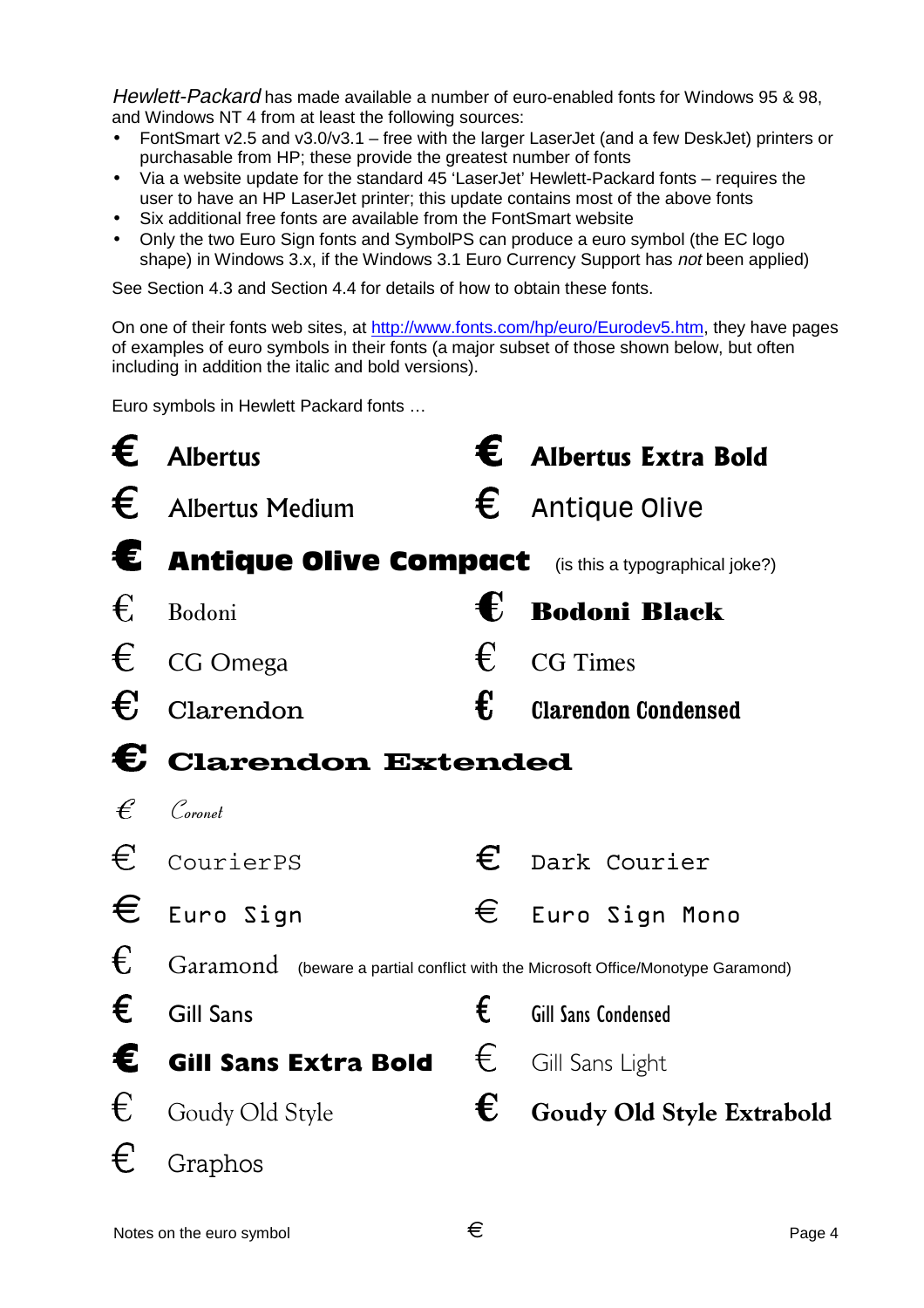Euro symbols in further Hewlett Packard fonts :

| €          | <b>Helvetica</b>                              | € | <b>Helvetica Narrow</b>      |
|------------|-----------------------------------------------|---|------------------------------|
| €          | <b>ITC Avant Garde Gothic</b>                 |   |                              |
| €          | <b>ITC Avant Garde Gothic Demi</b>            |   |                              |
| €          | <b>ITC Bookman Demi</b>                       |   | $\epsilon$ ITC Bookman Light |
| $\epsilon$ | ITC Zapf Chancery                             | € | Letter Gothic                |
| €          | Marigold                                      |   |                              |
| €          | Metrostyle                                    | € | Metrostyle Extended          |
| €          | New Century Schoolbook $\epsilon$ Ozzie Black |   |                              |
| €          | Palatino                                      | € | <b>Strider</b>               |
| €          | $SymbolPS$ ( $\in$ is located at 0240)        | € | Times                        |
| €          | <b>Univers</b>                                | € | <b>Univers Condensed</b>     |
| €          | <b>Univers Extended</b>                       | € | Univers Light Condensed      |

Symbol PS and the two 'Euro Sign' fonts work in all Microsoft Windows operating systems. The 'Euro Sign' fonts contain only a space character and the euro symbol, generated by the character 'e'. Since they contain no alphabetic characters, the names of the fonts 'SymbolPS', 'Euro Sign' and 'Euro Sign Mono' have been (arbitrarily) set in the 'OCR A Extended' font.

Monotype has created euro Symbol TrueType fonts which contain only the euro symbol (located at 0164, usually the International Currency Symbol) and the space character:



Some of these fonts match the corresponding Microsoft Typography core fonts (with the word Euro added), and these Monotype versions work in all Windows operating systems. Note that the font names are necessarily in alternative fonts. See Section 4.4 for the download address.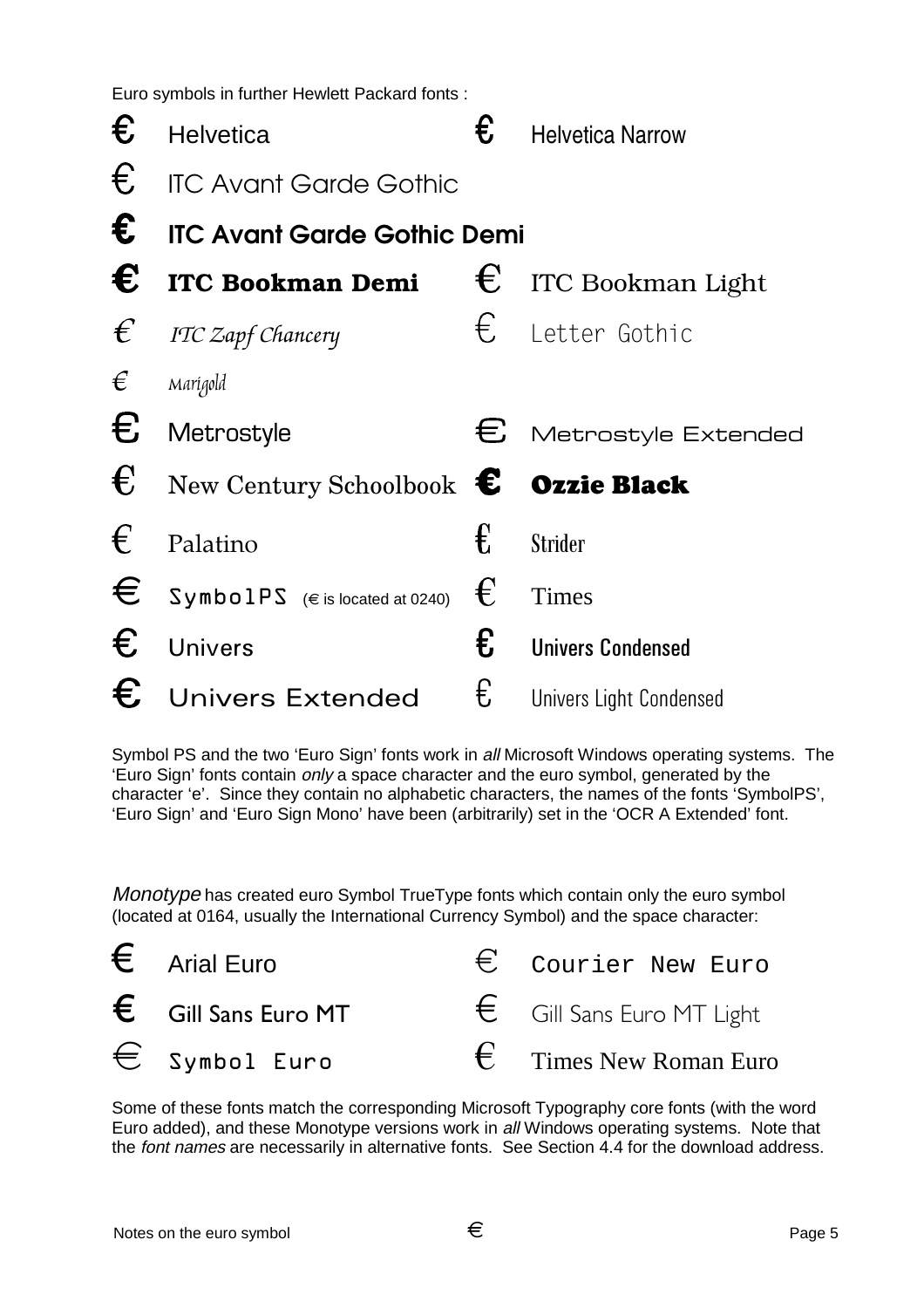# **2. General Support Matters**

Generating and printing the euro symbol can require support from several PC hardware, firmware and software components. It must be possible:

- a) to use a keyboard keystroke combination to cause the euro symbol to be generated
- b) to display the euro symbol on the screen (in a euro-enabled screen font) in the chosen package running on the chosen operating system
- c) to print the euro symbol correctly on the selected printer

Some of the considerations of generating and printing the euro symbol are as follows:

Keyboard The euro symbol is now becoming available on keyboards from most PC manufacturers (Compaq, Dell, Fujitsu, IBM, Microsoft and Siemens, at least), and from keyboard specialists like Cherry In euro-enabled fonts, the euro symbol can be generated by holding down the Alt key while typing 0128 on the numeric keypad (usually), or by using the keyboard combination AltGr+4 in the UK and Ireland, or AltGr+e in most other countries, or by using Insert Symbol (for those fonts generated as Symbol or Pi fonts) Operating System Win 3.x adequate support now available from Microsoft Win NT 3.51 adequate support now available from Microsoft Win 95 excellent support available (see section 3.5) Win NT 4 excellent support available (see section 3.6) Win 98 excellent support available (see section 3.6) Win 2000 full support ... when available (in second half of 1999?) MS Office 4.2/4.3 No direct support in Word 6, Excel 5, Access 2, or PowerPoint 4; but support is provided by the operating system MS Office 95 all components need printer driver option change MS Office 97 Word 97 good native support in euro-enabled fonts Excel 97 heeds printer driver option change PowerPoint97 needs printer driver option change Access 97 needs printer driver option change Outlook 97/98 needs printer driver option change TrueType Fonts All Microsoft Typography fonts support the euro symbol; many other Microsoft fonts already include it; most others will include it eventually (see Sections 1 and 3.1.2). Other manufacturers and third parties are producing euro symbol fonts and solutions. Printers Most of the newer and larger HP printers include the euro symbol in their internal fonts. In the others, the euro symbol must be printed as graphics data – this is also necessary since characters (such as blank) from built-in printer fonts such as Arial and Times New Roman can otherwise be substituted for the euro symbol. In this instance, HP advises that you set the options within the printer driver to one of: "Print TrueType as Bitmaps" (preferably), "Print TrueType as Graphics", "Always use TrueType fonts", or "LaserJet III compatible", as available.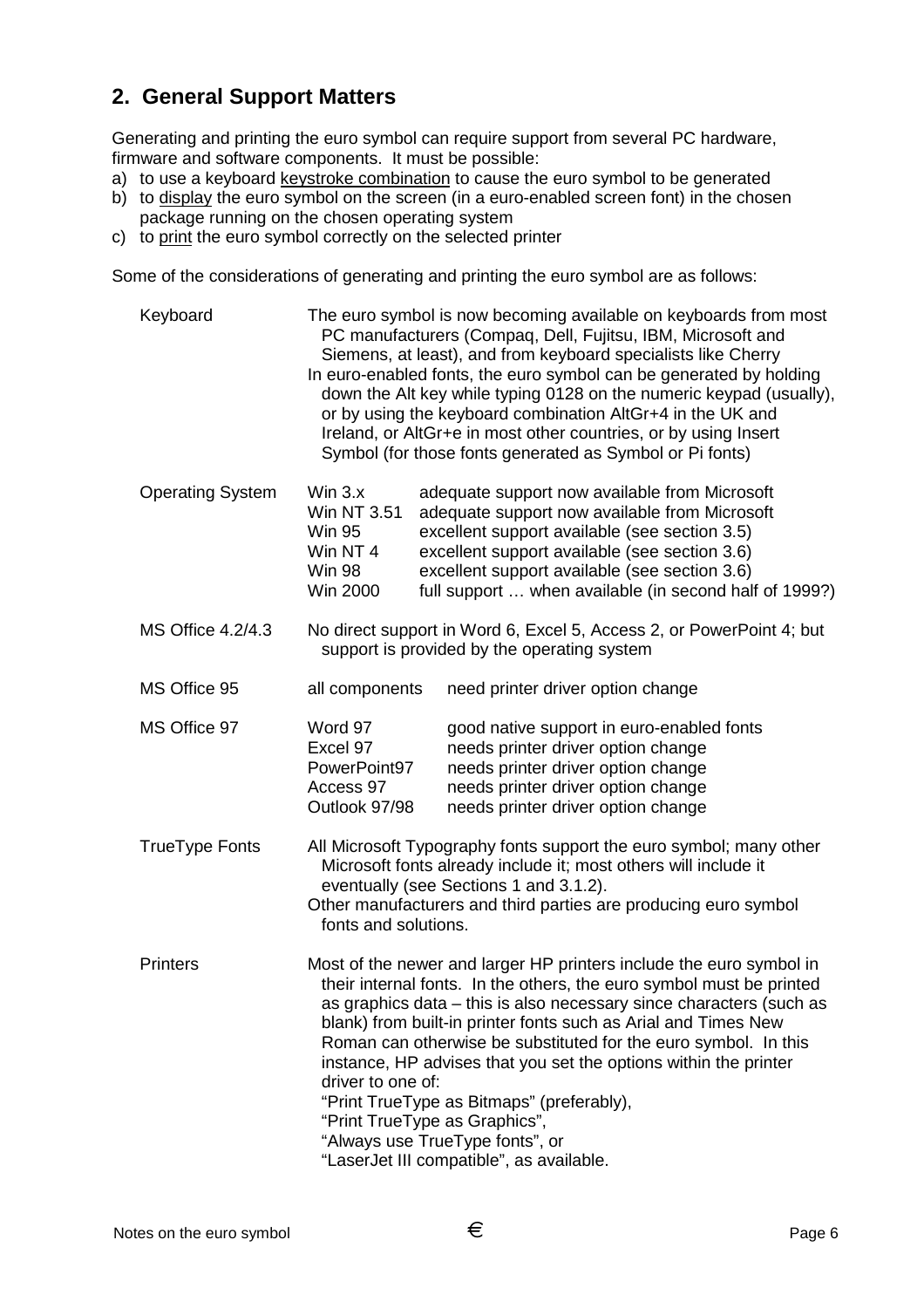# **3. How to generate and print the euro symbol in Microsoft products**

Throughout Section 3, it is assumed that the appropriate euro-support update has been applied to the particular version of the operating system or Office product under discussion.

## **3.1 General Comments and Notes**

#### 3.1.1 Regional Settings support for the euro symbol

Windows 3.x and Windows NT 3.51 allow the specification of *any character* as the currency symbol (logical examples being £,  $\hat{\mathbf{x}}_i \in \mathsf{or} \mathbf{z}$ ), via Control Panel  $\Rightarrow$  International  $\Rightarrow$  Currency Format  $\Rightarrow$  Change  $\Rightarrow$  Symbol. Both Windows NT 3.51 and Windows 3.x (after their respective euro currency updates) now allow the euro symbol to be typed here. The selected currency symbol carries over to the Format Codes currency options in Excel 5.

Windows 95 (with final Euro Currency support package), Windows 98 (with Service Pack 1, when available) and Windows NT 4 (with Service Pack 4) provide the most complete support (via Control Panel  $\Rightarrow$  Regional Settings  $\Rightarrow$  Currency  $\Rightarrow$  Currency symbol). The euro is one of the currency symbols which may be selected as the system default currency, the others (in the UK) being £ and \$.

## 3.1.2 Keyboard, Code Page and TrueType Font Support for the euro symbol

When we press a particular key on a PC keyboard, we expect to see the corresponding character on the screen in the chosen (or default) font, and to be able to print this character on the printer. The internal mechanisms of this are rather complicated, relying on such things as keyboard scan codes, character mappings, code points and national language support. (Older UK PC users will undoubtedly remember the problems they had with printing the UK  $E$  sterling currency symbol in the early days of the IBM PC). With the availability of TrueType fonts, the connection between screen character and printer character has become more straightforward than it was in the days of DOS – now "what we see on the screen" is almost always "what we get on the printer".

Since the euro symbol did not exist when PC keyboard layouts were originally defined, a convention was necessary to generate it using a particular keystroke or combination of keystrokes, in the particular operating system running on the PC, and in a particular screen font or TrueType screen/printer font. In their newer operating systems, Microsoft has inserted the euro currency symbol in almost all Windows code pages at hex location 80, decimal 128, replacing a 'blank' or 'empty square box' character. Other font manufacturers have chosen the International Currency Symbol's position ( $\alpha$  at decimal 164) for the euro symbol in their fonts. Alternative characters or positions are used in some Symbol (Pi) fonts, or other third-party fonts. The Unicode "euro sign" assignment is U+20AC, and the standard three-letter-abbreviation for the euro is EUR. The former European Currency Unit, XEU, which is defined in the Unicode Standard as the Euro Currency Sign,  $F$ , at U+20A0, was effectively superseded by EUR on 1<sup>st</sup> January 1999. Older operating systems will not be aware of these code page changes and may not support Unicode – in these, the only support can be via the TrueType fonts and character substitution.

In MS-DOS, Microsoft provides no keyboard, screen or font support for the euro symbol. Most non-Microsoft third party TrueType fonts use a character substitution mechanism, for which one could say :

"in this euro-enabled TrueType font, the character which you would usually expect to appear as **<sup>x</sup>** is replaced by the euro symbol on the screen and when printed".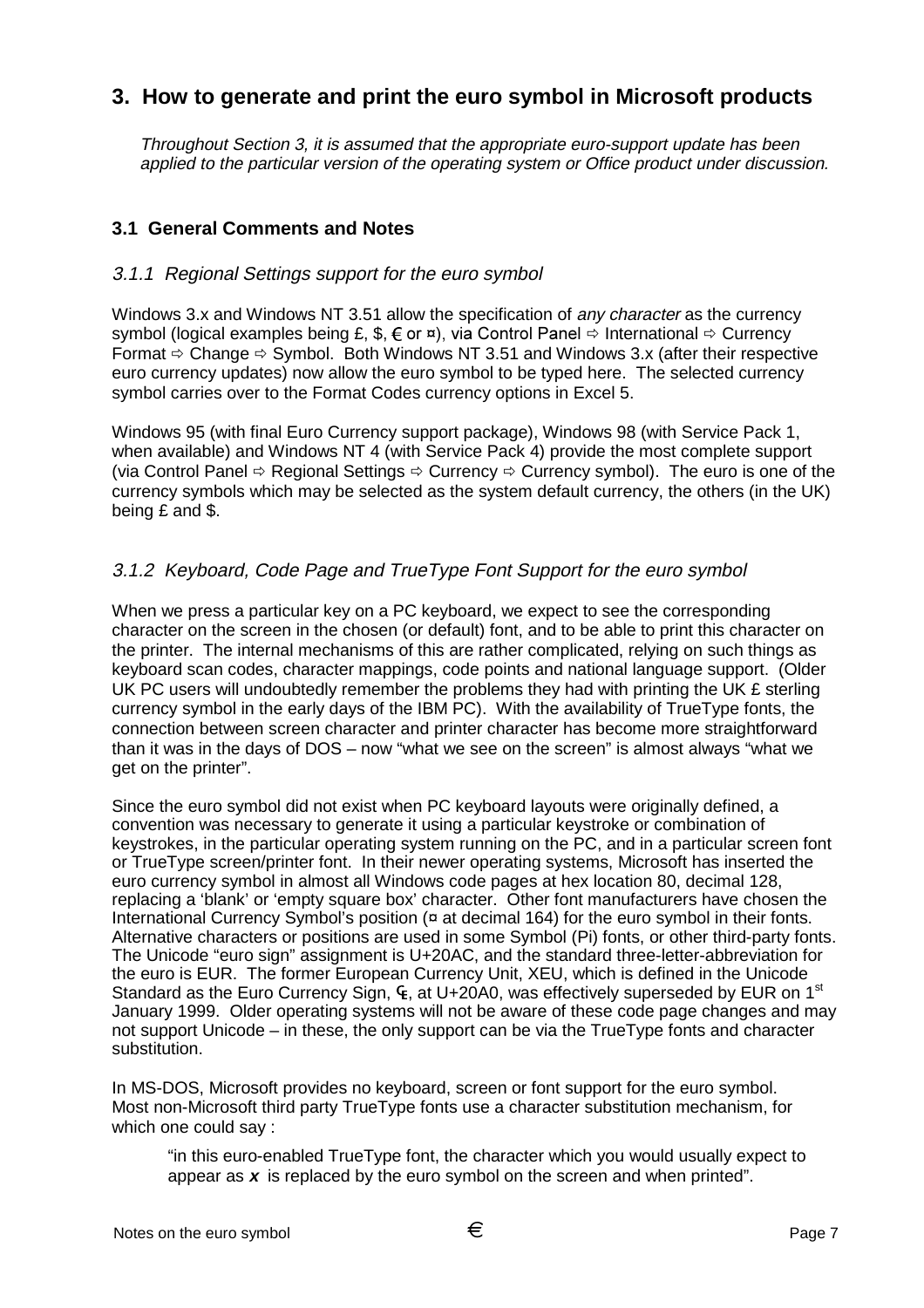Microsoft Typography states (in their Euro Currency Symbol FAQ) that: "Microsoft will include the symbol within all the original fonts we produce. We are working to ensure that the fonts supplied with future versions of our applications software will also include the symbol. Many independent font vendors have announced that they will be including the symbol within their new fonts."

In all the Windows operating systems, Microsoft has set up keystroke shortcuts and support files (in Windows codepage 1252, at least) to cause the euro character to be generated in screenonly and in TrueType fonts. For example, we can use

Alt+0128 on every keyboard, regardless of country setting.

[This terminology has the following meaning:

Ensure the Num(eric) Lock light on the keyboard is lit, then, while holding down the Alt key, type 0128 on the numeric keypad at the right-hand side, then release the Alt key.]

There are also some country-specific (via Regional Settings) keyboard shortcuts as follows:

| AltGr+e | Almost all European countries           |
|---------|-----------------------------------------|
| AltGr+4 | UK and Ireland (Eire)                   |
| AltGr+5 | <b>US International and Greek Latin</b> |
| AltGr+u | Hungarian and Polish                    |
| AltGr+ε | Greek (epsilon)                         |
|         |                                         |

[This terminology has the following meaning:

Hold down the AltGr key to the right of the space bar, press the 'e' key (or '4', or '5', or 'u' or  $(\varepsilon')$ , then release the AltGr key. An alternative to AltGr is the key combination Ctrl+Alt, or perhaps just the right-hand Alt key.

The full list can be found in a large table in the usual Microsoft Typography Euro FAQ on http://www.eu.microsoft.com/typography/faq/faq12.htm#kbd

Unless the font designer has chosen otherwise, or there are multiple euro symbols in the same font, it is probable that one of the following keystroke combinations will have been chosen for the euro symbol:

| Euro symbol<br>generated by:-                                       | Manufacturer/<br><b>Font Developer</b> | <b>TrueType Fonts</b>                                                                                             |
|---------------------------------------------------------------------|----------------------------------------|-------------------------------------------------------------------------------------------------------------------|
| Alt+0128 (also<br>AltGr+' $x$ ')                                    | Microsoft and<br>Hewlett-Packard       | Almost all their euro-enabled fonts in<br>Windows NT, Windows 95/98 and<br>Windows 3.x                            |
| Alt $+0164$                                                         | Monotype                               | Single-character euro-fonts                                                                                       |
| $Alt + 0240$                                                        | Hewlett-Packard                        | <b>SymbolPS</b>                                                                                                   |
| Lower case 'e'                                                      | Hewlett-Packard                        | Euro Sign & Euro Sign Mono TTFs<br>and the bitmapped fonts for DOS                                                |
| Ctrl-E, Ctrl-e, or one<br>or more alphabetic<br>or other characters | Various                                | Third-party developers choose the<br>location(s) of the euro symbol(s) on<br>an almost completely arbitrary basis |

Here is a little-known quirk for you to try in euro-enabled fonts, in products like Word, Excel … Alt+0128 produces the character  $\epsilon$  from the Windows code page, probably 1252; Alt+128 produces the character Ç from the DOS code page, probably 850 or 437.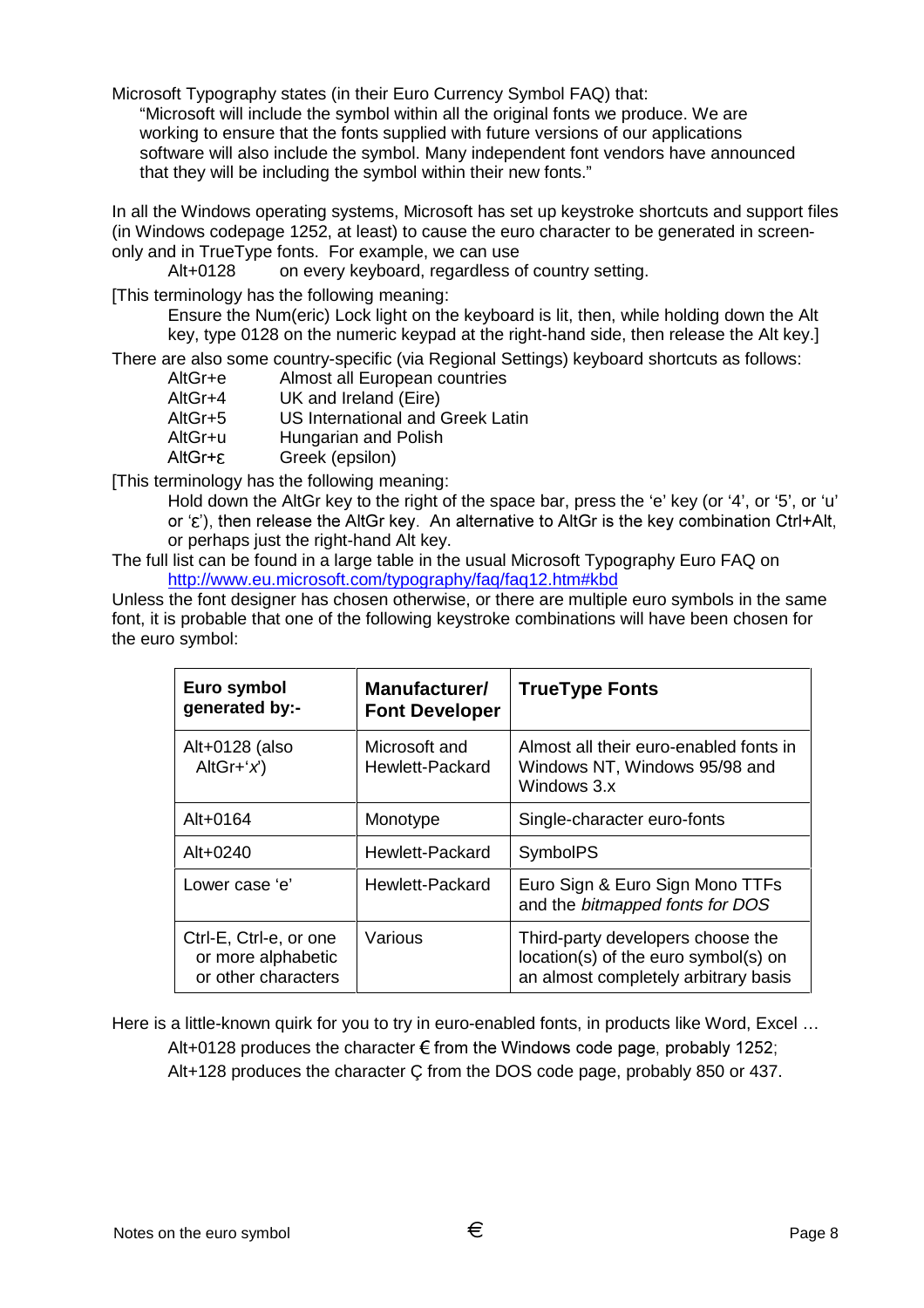## 3.1.3 Euro fonts in Office

It is likely that most users may wish to use the euro symbol mainly in the Microsoft Office components Word and Excel, and occasionally, perhaps, in PowerPoint (not dealt with here).

It is presumed that the version of Office will have been chosen to match the operating system, perhaps as follows:

| <b>Windows Version</b>                            | <b>Office Version</b>           | <b>Euro Support Availability</b>                                                                                                                      |
|---------------------------------------------------|---------------------------------|-------------------------------------------------------------------------------------------------------------------------------------------------------|
| Windows 3.x                                       | Office 4.2/4.3                  | "Windows 3.1 Euro Currency<br>Support" – a few Microsoft euro-<br>fonts included; others can be<br>installed. Also third-party<br>TrueType euro-fonts |
| Windows NT 3.51                                   | Office 4.2/4.3                  | "Euro Currency Support for<br>Windows NT $3.51"$ – a few<br>Microsoft euro-fonts included;<br>others can be installed                                 |
| Windows 95                                        | Office 95                       | "Euro Currency Support for<br>Windows 95" (final package)                                                                                             |
| Windows NT 4                                      | Office 97                       | Windows NT 4.0 Service Pack 4                                                                                                                         |
| Windows 98                                        | Office 97                       | Windows 98 Service Pack 1<br>(when available)                                                                                                         |
| Windows 2000<br>(was NT $5$ ) - when<br>available | Office 2000<br>(when available) | Complete support included,<br>except, perhaps, a Currency Type<br>identifier in Excel 2000?                                                           |

although it is possible, for example, for the 16-bit Office 4.2/4.3 package to be installed on the (mostly) 32-bit Windows NT 4.

If you have managed to get the euro symbol to appear on the screen but cannot get it to print, or it prints an incorrect character (like  $\Box$  or C), it is suggested that you should first check that the HP printer driver settings are set to "Print TrueType as Bitmaps", "Print Text as Graphics" or "Print TrueType as Graphics" (or the equivalent phraseology and options for non-HP printers).

#### 3.1.4 Euro fonts in Word

Fonts which contain *just* the euro symbol (or symbols) will be adequate for use in Word.

If you are producing tables in Word containing currency amounts, you should be aware that the standard EC-defined euro symbol 'logo' is rather wider than numbers at the same point size. The effect on the vertical alignment is unlikely to be serious since the euro symbol always appears as a prefix to the numeric value, and the currency values are invariably right-aligned (decimal point-aligned). Fonts in which the shape of the euro has been modified to match the font style, usually those from major font manufacturers for the newer Microsoft operating systems, are usually unaffected, since the width of the euro symbol is almost invariably made the same as that of the numbers.

In Word, the Insert Symbol method can be also be used to generate the euro symbol, but only in those euro-enabled fonts generated as Symbol fonts.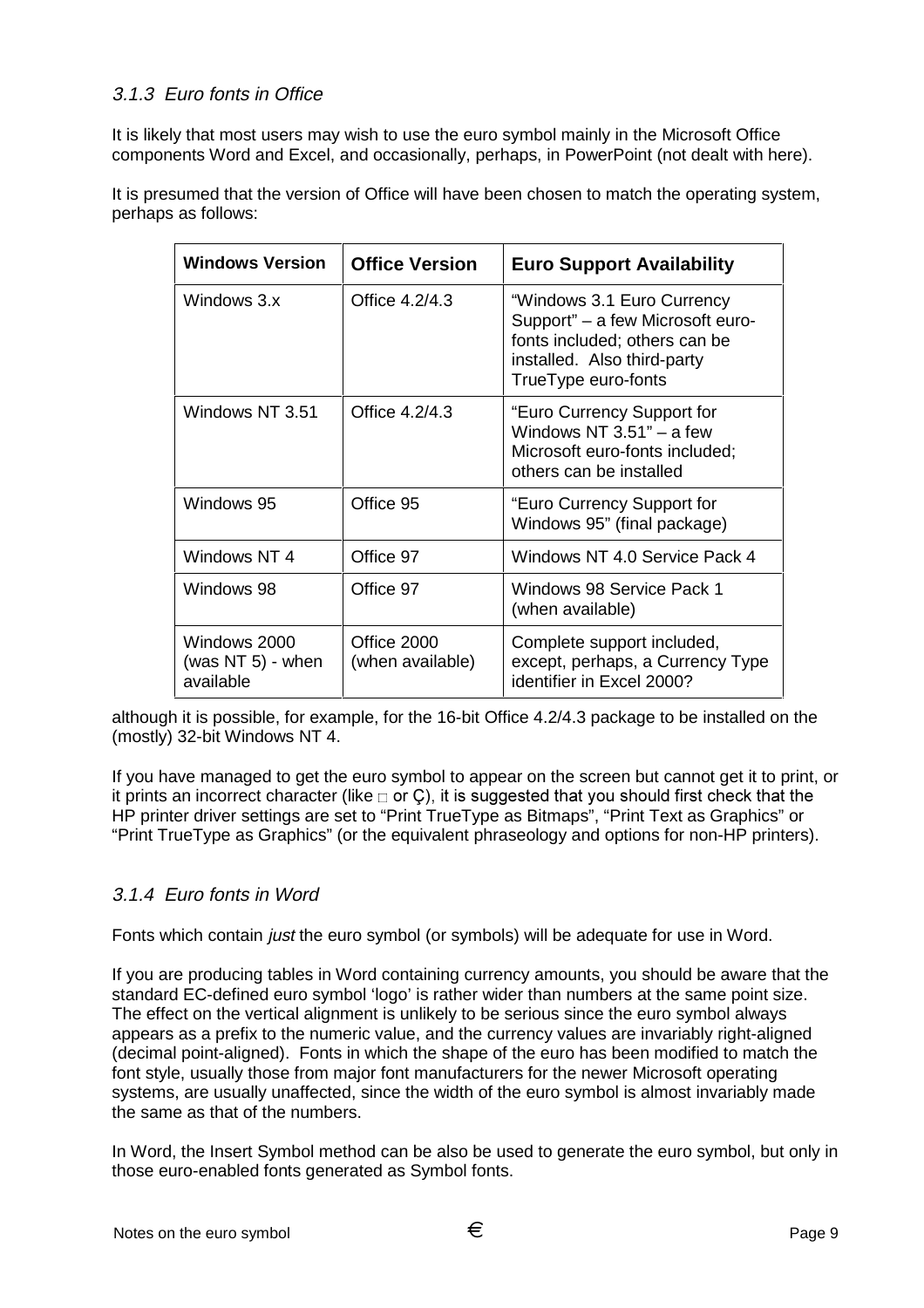#### 3.1.5 Euro fonts in Excel

In Excel the fundamental rule is that a spreadsheet cell used for calculations, rather than one which contains text only, can be formatted only in a single font. Consequently, to produce a currency amount in the usual form, the chosen font must contain the required currency symbol, the ten numeric digits, full stop (period), minus sign (hyphen), comma, and perhaps left and right brackets, at a minimum.

For all Windows operating systems (when updated with appropriate euro-support or service packs) and Office packages, this is not a major problem, since a currency style can be set up (or is available as a default) to allow currency amounts to appear with a floating euro symbol at the front. Any of the standard Microsoft (or other) euro-enabled fonts could be used. You are referred to the Excel Help facility for details of currency styles and number format codes.

However, most of the third-party TrueType euro-fonts (those which would commonly be used in Windows 3.x and Office 4.2/4.3) contain the euro symbol only, occasionally in more than one variant. These fonts could only be used to produce a euro symbol, in a cell by itself, as the heading of a column or table, or as the cell preceding a cell containing a euro numeric value which is formatted in a more complete font.

A simple simulated spreadsheet example may make this slightly clearer. The euro symbol used here has been chosen arbitrarily from the Hewlett-Packard SymbolPS font, which contains no numeric characters:

| Euro spreadsheet example |                   |   | €         |
|--------------------------|-------------------|---|-----------|
|                          | Item 1            | € | 3,034.18  |
|                          | Item <sub>2</sub> | € | 1,928.27  |
|                          | <b>Discount</b>   | € | $-219.41$ |
|                          | Total owing       | € | 4,743.04  |

In this table, just to emphasise the point, all the cells preceding the numeric amounts, as well as the cell at the top of the column of numbers, have been set up to contain the euro symbol. All other cells have been formatted in the usual Arial font.

[This example is rather less valid than it used to be, since now the euro symbol can be produced in Arial, and in many other fonts, in all Windows operating systems.]

You should note that, even in Excel 97 from Office 97 Service Release 2, the three-letter abbreviation EUR is not available, only the now-superseded XEU (European Currency Unit). It is forecast that the EUR abbreviation will be available in Office 2000.

The provision of a *currency type* identifier, stored with the numeric amount, for all versions of Excel is eagerly awaited, to assist with multi-currency spreadsheets. This attribute is available from at least one non-Microsoft spreadsheet manufacturer.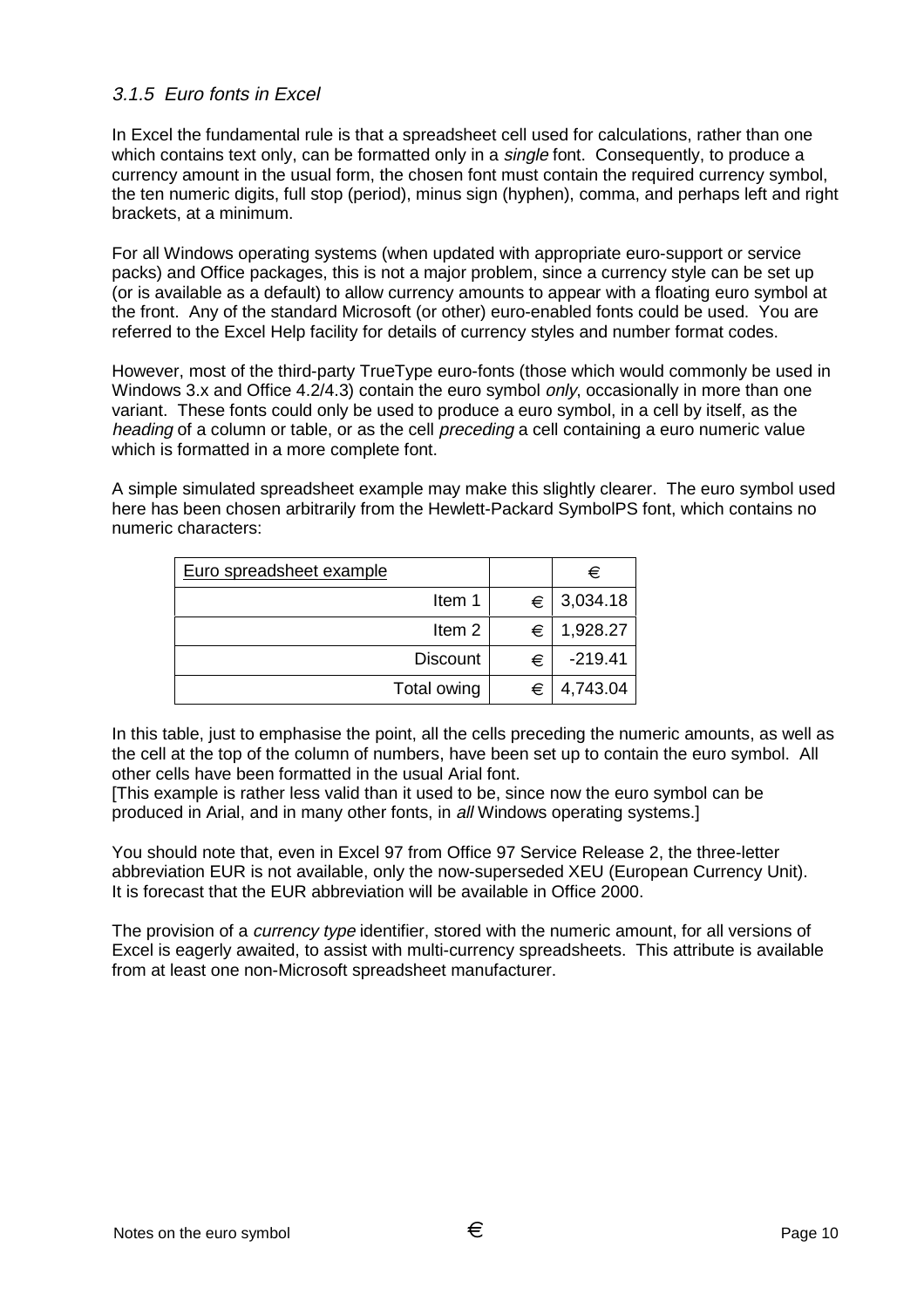# **3.2 The euro symbol in DOS**

Only a truly dedicated and knowledgeable technician (your description may vary) would wish to print the euro symbol from DOS using embedded HP Printer Control Language (PCL) commands within a text file, or via a DOS word processor. This needs an appropriate euroenabled HP soft font downloaded to an HP printer. Hewlett-Packard has recently provided a small range of portrait and landscape bitmapped fonts, in proportionally-spaced and monospaced forms (why both?), at 300 dpi and 600 dpi resolution, and at 8 pt, 10 pt and 12 pt point sizes, downloadable from their FontSmart web site. These cannot be reproduced in this document, although they have been tested successfully. Most new HP printers will shortly include the euro symbol in their internal fonts and symbol sets, which would simplify this task somewhat. Details of *how* this support would be provided are not yet available.

Other mechanisms for printing the euro symbol in DOS could include the composition of the euro symbol as a graphic character for the particular printer type being used – this would be both tedious and time-consuming.

"Microsoft plans no product updates for any versions of the MS-DOS operating system."

IBM includes euro support in the Year 2000 Fix Pak for PC-DOS 7.1 and also in PC-DOS 2000. They have redefined the ISO 8879:1986 character "dotless i" in code page 850 at hex D5, decimal 213, to become the euro symbol. The precise shape is unknown, but is presumed to be the EC logo shape. Keyboard support is provided in a new KEYBOARD.SYS, with the euro symbol being generated with one of the usual AltGr+e/AltGr+4/AltGr+5 keystroke sequences, depending upon country. Some information can be found in the next two references.

For PC-DOS 7.1: ftp://ftp.software.ibm.com/ps/products/dos/fixes/dos7.0/year2000/readme.txt

and search for 'euro'

For PC-DOS 2000: http://www.software.ibm.com/os/dos/dos2000/euro.html

It is not expected that there will be a large demand for the printing of the euro symbol from DOS word processing programs or DOS spreadsheet programs, although there may perhaps be more enthusiasm from users of Unix-based systems.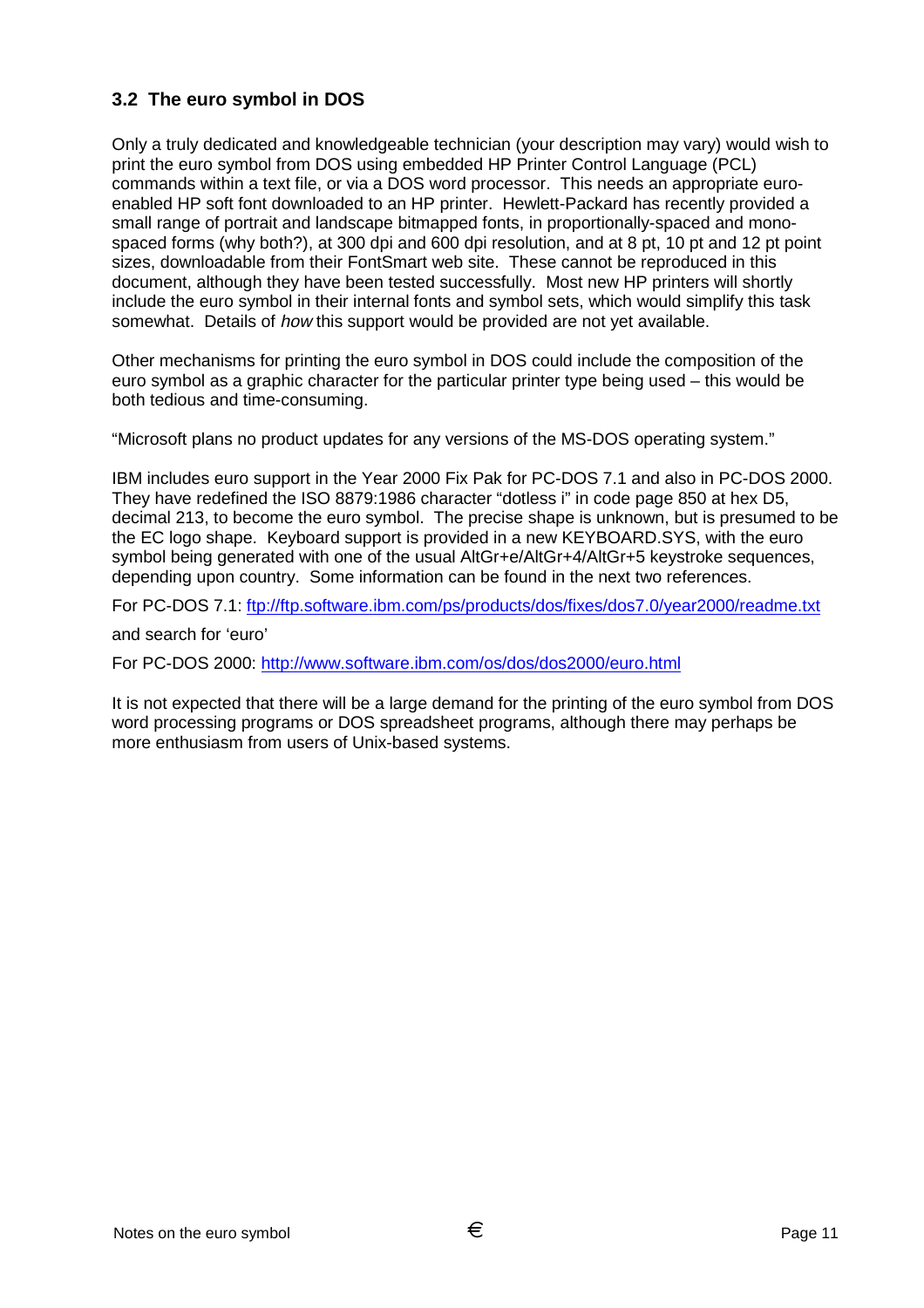# **3.3 The euro symbol in Windows 3.x and Office 4.x**

In mid-January 1999 Microsoft released their "Windows 3.1 Euro Currency Support" update which provides default currency, keyboard, code page (Windows codepage 1252 only) and limited TrueType font support for the euro. This software update provides more potential for the use of other euro fonts than is indicated in its accompanying documentation.

## 3.3.1 Installing euro support on your PC

Windows 3.x users have two main options for obtaining euro-support on their PCs:

- either: install the Microsoft "Windows 3.1 Euro Currency Support" package, which contains the necessary euro support for the Arial, Courier New and Times New Roman euro-fonts supplied. If desired, supplement them (on an unsupported basis) with additional euroenabled fonts from Microsoft, Hewlett-Packard, or other manufacturers and developers
- or: do not install the Microsoft "Windows 3.1 Euro Currency Support" package, but instead install one or more of the third-party euro-fonts designed to work in Windows 3.x. [My document "Euro Fonts for Windows 3.x" gives further details of how to achieve this.]

To install Microsoft's euro support, perform the following steps:

- Download the "Windows 3.1 Euro Currency Support", WIN3EURO.EXE, package in whatever language you wish (about 7.5 MB) from : http://www.eu.microsoft.com/windows/downloads/contents/wurecommended/ s\_wufeatured/win31euro/
- Create a new directory on the target Windows 3.x PC's hard disk and run the downloaded WIN3EURO.EXE file to expand the program files into it. Read the documentation files, either README.WRI or README.TXT for the restrictions on use. (Intriguingly, the section numbering in these documents is in Roman Numerals!)
- Shut down Windows, and install the Windows 3.x euro-support by running (from native DOS) the BATch file W31 EURO.BAT with the Windows directory path as the single parameter, as in W31\_EURO C:\WINDOWS Then restart Windows.
- If you want to make the euro your default currency symbol, do this via Control Panel  $\Leftrightarrow$ International  $\Rightarrow$  Currency Format  $\Rightarrow$  Change  $\Rightarrow$  Symbol and insert the euro symbol in the Symbol box using AltGr+e or AltGr+4 or Alt+0128, whichever works for you.

If you wish to supplement the three Microsoft-provided euro-fonts, then obtain one or more of the chargeable or free euro-enabled fonts from the references in Sections 4.3 and 4.4 or from elsewhere and install them by the standard Windows 3.x method (Main  $\Rightarrow$  Control Panel  $\Rightarrow$ Fonts  $\Leftrightarrow$  Add, and so on).

You should determine whether the font also includes numeric characters and/or alphabetic characters and/or punctuation characters, for use in Excel. Also ensure you know how to produce the euro symbol (or symbols) in each of the fonts you wish to use. See Section 3.1.2.

#### **Using fonts originally designed for use in Windows 95/98 or Windows NT 4**

It is not officially documented that all the so-called 32-bit euro-enabled fonts from Microsoft Typography "TrueType core fonts for the web", Office 97 SR-2, and the "More Euro Enabled Fonts for Microsoft Office" fonts, together with those from Hewlett Packard (and maybe elsewhere) can be installed in Windows 3.x once the euro currency update has been applied, and used to display and print the euro symbol in Office 4.x components such as Word 6. Of course, the Windows 3.x operating systems are 16-bit only and are unaware of Unicode, but the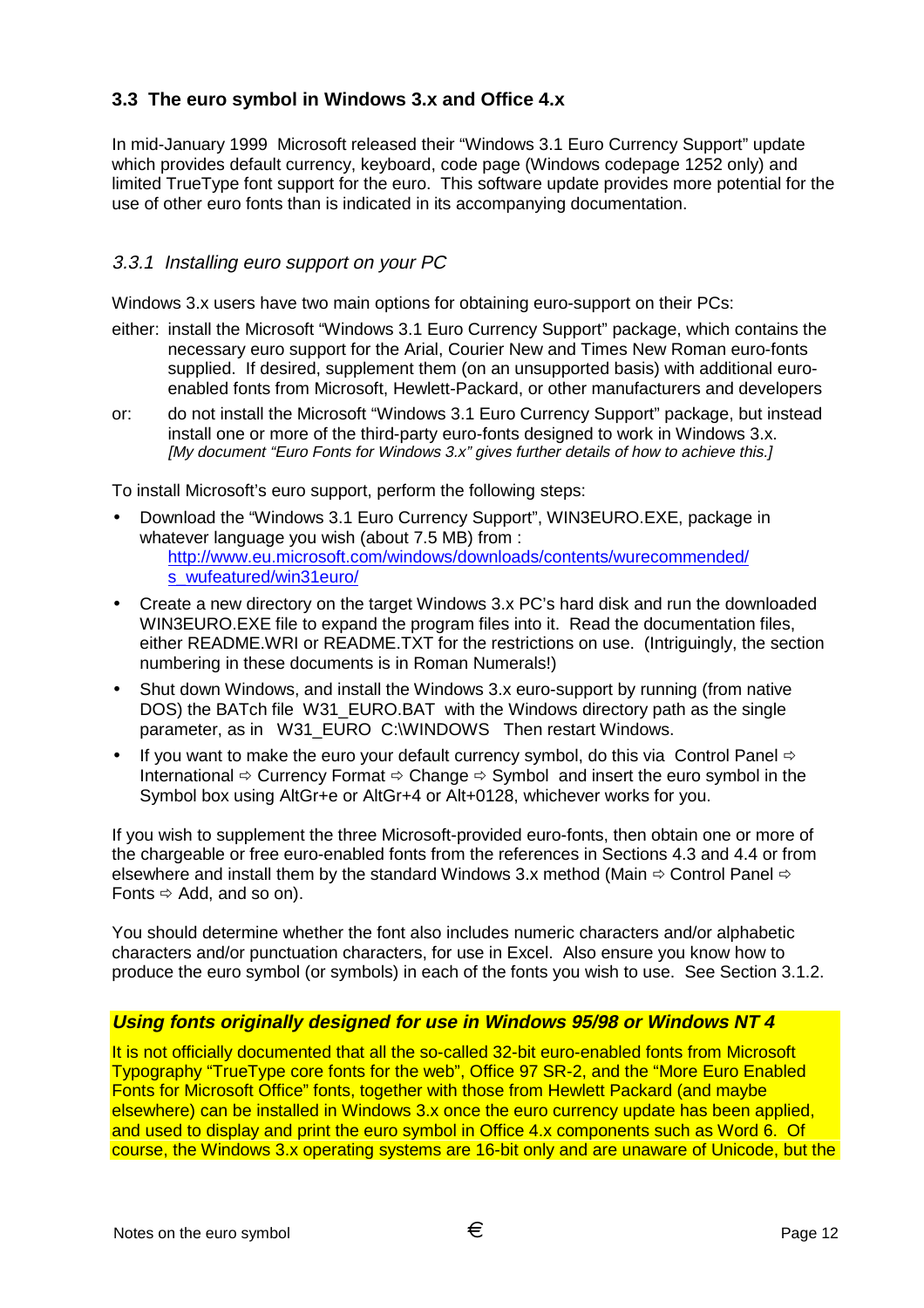Microsoft and HP fonts have also defined location 128 (hex 80) in Windows code page 1252 to access the euro symbol – this enables them to produce the euro symbol in Windows 3.x. The procedure for installing these Microsoft and Hewlett-Packard euro-fonts on Windows 3.x is straightforward, if somewhat long-winded:

- download the fonts from the appropriate website (see Section 4.4). [You will need a valid Office 9x registration number to be allowed to download the updated Office 9x fonts from the Microsoft OfficeUpdate web site – the Office 4.x registration number is not accepted.]
- install them on their target operating system such as Windows 98 or Windows NT 4
- in the Windows 98 or NT fonts directory identify those euro-fonts (which may also have come from a Service Pack or Office 9x update) which you wish to use in Windows 3.x
- copy the corresponding TTF files from the Windows 98 or NT fonts directory to a directory on your Windows 3.x PC. (Don't copy Arial, Courier or Times – you already have them!).
- from there, install them on Windows 3.x by the usual mechanism.

You will be aware that the Windows 3.x operating systems are *considerably* less tolerant of large numbers of TrueType fonts than are later versions of Windows (95/98/NT).

NOTE – using these '32-bit' fonts on Windows 3.x means that you are expecting comparatively recent software to work successfully on what is the operating system technology of 1993 (at the latest). So you cannot rule out the possibility of problems with these fonts which could cause unpredictable results in Word or Excel, etc, or your PC to hang or crash in the way to which Windows 3.x PCs are prone. You will not be able to get support from Microsoft if this should result. Stating the obvious, you should test carefully before putting this support extension into production, and take adequate file save and backup precautions.

## 3.3.2 The euro symbol in Word 6 (part of Office 4.x)

Change to the selected euro-enabled font, and type the keystroke(s) required to generate the euro symbol, which should appear at the appropriate place in your document on the screen.

For Symbol fonts only, an alternative to the keystroke method may be to use Insert Symbol and hunt for the euro in the resulting table of characters.

# 3.3.3 The euro symbol in Excel 5 (part of Office 4.x)

The options here vary somewhat, depending on:

- whether or not you have installed the Windows 3.1 Euro Currency Support package
- if so, whether or not you have made the euro your default currency symbol
- whether or not your chosen font for displaying numeric currency values is euro-enabled and contains a full range of punctuation symbols.

The most straightforward situation is to have applied the update and to be using a euro-enabled font for a currency amount denominated in euros.

However, if you haven't installed the Windows 3.1 Euro Currency Support or are not using a euro-enabled font for the currency amount cell, you may need to display the euro symbol in the cell preceding, or the cell above, that containing a currency numeric field, as described in Section 3.1.5, since such a spreadsheet cell can be formatted only in a single font.

If your euro font includes all the numeric characters and the punctuation marks mentioned in Section 3.1.4, you may be able to set up a currency style which includes all of these, and enables the euro symbol to float in front of the numbers. See the Excel Help facility for details of setting up a new style.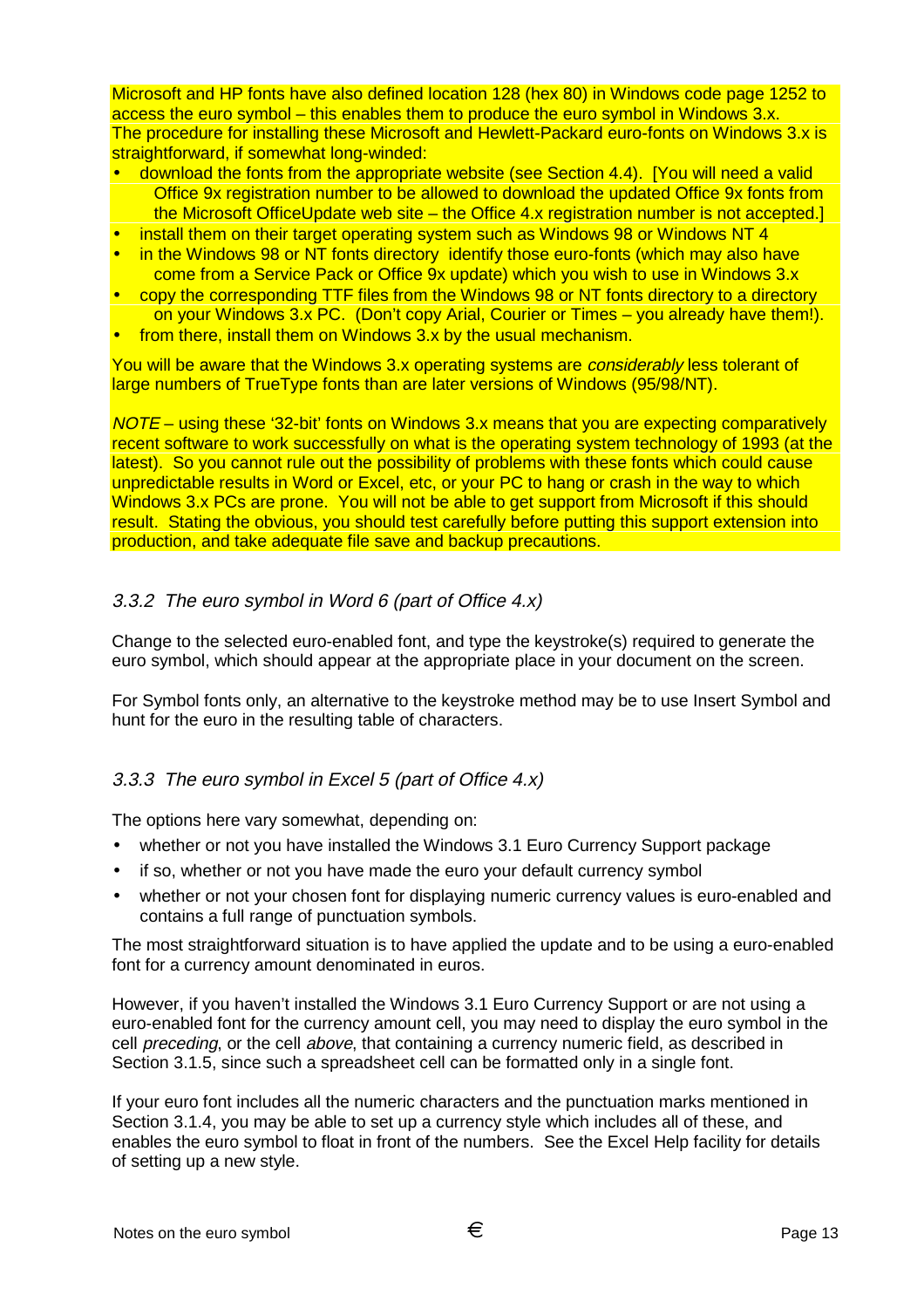# **3.4 The euro symbol in Windows NT 3.51 and Office 4.x**

In late December 1998, Microsoft provided national language, keyboard, code page and limited font support for the euro symbol in the "Euro Currency Support for Windows 3.51". This update includes the bit-mapped screen font MS Sans Serif and five Microsoft TrueType fonts: Arial, Courier New, Lucida Console, Lucida Sans Unicode, and Times New Roman. Since the update provides the required operating system support, these fonts may be supplemented by euroenabled fonts from other sources, the Microsoft "TrueType core fonts for the Web" and those from Hewlett-Packard and Monotype, to give but a few examples. It is possible to type the euro symbol as the default currency symbol (via Control Panel  $\Rightarrow$  International  $\Rightarrow$  Currency format  $\Rightarrow$ Change  $\Rightarrow$  Symbol) so a decision must be made whether or not to choose this option, rather than any current national currency symbol.

# 3.4.1 Installing euro support on your PC

Install Windows NT 3.51 Service Pack 5, if this is not already present on the PC. Download the "Euro Currency Support for Windows NT 3.51" (Intel package – probably) from the Microsoft web page starting at: http://www.eu.microsoft.com/windows/downloads/contents/wuarchive/nt351europatch/default.asp or the file called euro351i.exe in the directory: ftp://ftp.microsoft.com/bussys/winnt/winnt-public/fixes/usa/NT351/hotfixes-postSP5/Euro-fix/ and install the software on your PC.

If additional euro-enabled fonts are required, download and install any other euro-enabled fonts, perhaps from http://www.eu.microsoft.com/typography/fontpack/default.htm or from other suppliers (see Sections 4.3 and 4.4).

# 3.4.2 The euro symbol in Word 6 (part of Office 4.x)

Change to the selected euro-enabled font, and type the keystroke(s) required to generate the euro symbol, which should appear at the appropriate place in your document on the screen.

For Symbol fonts only, an alternative to the keystroke method may be to use Insert Symbol and hunt for the euro in the resulting table of characters.

# 3.4.3 The euro symbol in Excel 5 (part of Office 4.x)

The options here vary somewhat, depending on:

- whether or not you have made the euro your default currency symbol
- whether or not your chosen font for displaying numeric currency values is euro-enabled and contains a full range of punctuation symbols.

If you are not using a euro-enabled font for the currency amount cell, you may need to display the euro symbol in the cell *preceding*, or the cell *above*, that containing a currency numeric field, as described in Section 3.1.5, since such a spreadsheet cell can be formatted only in a single font.

If your euro font includes all the numeric characters and the punctuation marks mentioned in Section 3.1.4, you may be able to set up a currency style which includes all of these, and enables the euro symbol to float in front of the numbers. See the Excel Help facility for details of setting up a new style.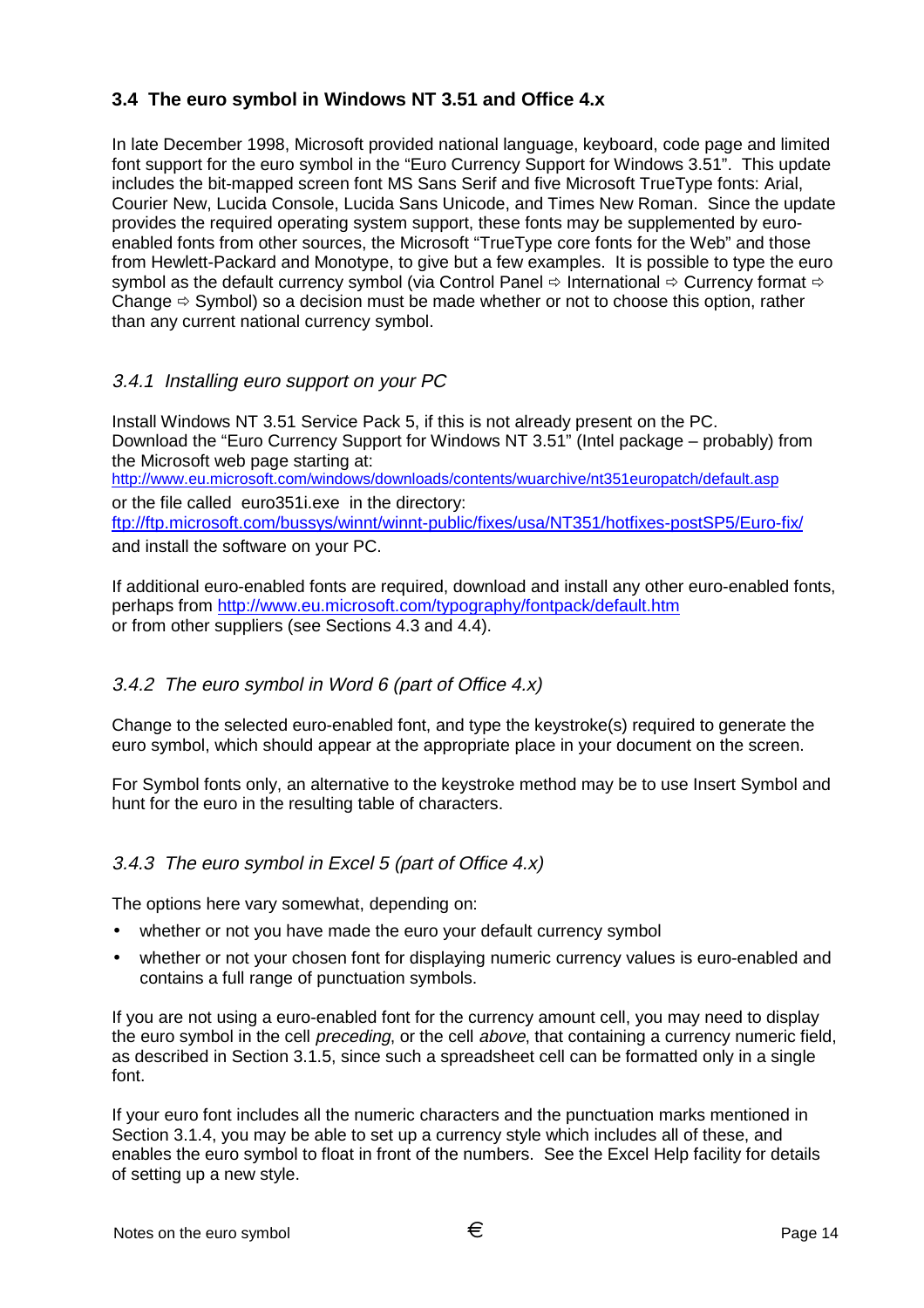# **3.5 The euro symbol in Windows 95 and Office 95**

Microsoft has made available national language, keyboard, code page and font support for the euro symbol via a new Windows 95 euro support update, which supersedes the previous limited-functionality 'Windows 95 beta 1 Euro product update'. The replacement update includes the bit-mapped screen font MS Sans Serif and many of the Microsoft TrueType fonts shown in Section 1. It is possible to set the euro symbol as the default currency symbol (via Control Panel  $\Rightarrow$  Regional Settings  $\Rightarrow$  Currency  $\Rightarrow$  Currency symbol) so a decision must be made whether or not to choose this option, rather than any current national currency symbol. This support is almost identical to that now available in Windows NT 4.0 (with Service Pack 4) and Windows 98 (in Service Pack 1, when available).

Microsoft states that "Office 95 applications are not capable of sending a specific character as a bitmap. Therefore, if the user does not have updated printer fonts they need to set their applications to print fonts as graphics by going into the Printer Options box. This affects the entire printed document, not just the euro character, and will adversely affect printer speed".

In print preview, depending on zoom level, Office applications may use small fonts which do not enable the euro to be viewed. This will not affect the actual printing.

You are advised not to remove the System attribute from your \WINDOWS\FONTS directory, for if you do you may find that Windows Explorer no longer offers you the opportunity to "Install new fonts".

#### 3.5.1 Installing euro support on your PC

Download the final Windows 95 Euro Currency Support update from the Microsoft web page starting at http://www.eu.microsoft.com/windows/euro.asp and install the software on your PC.

If additional euro-enabled fonts are required, download and install any other euro-enabled fonts, perhaps from http://www.eu.microsoft.com/typography/fontpack/default.htm or from other suppliers.

#### 3.5.2 The euro symbol in Word 7 (part of Office 95)

Change to the selected euro-enabled font. Then to obtain the euro currency symbol,  $\epsilon$ , in a Word 95 document,

- press AltGr+4 (or Ctrl+Alt+4), in the UK & Eire,
- or AltGr+e, in most other countries.
- or use the Insert Symbol (normal text, Currency Symbols) method,
- or hold down the Alt key while typing 0128 on the numeric keypad.

Third-party fonts may use a different keystroke sequence to generate the euro symbol – see their accompanying documentation, or try the suggestions in section 3.3.1 Installing euro support on your PC, especially the Insert Symbol method.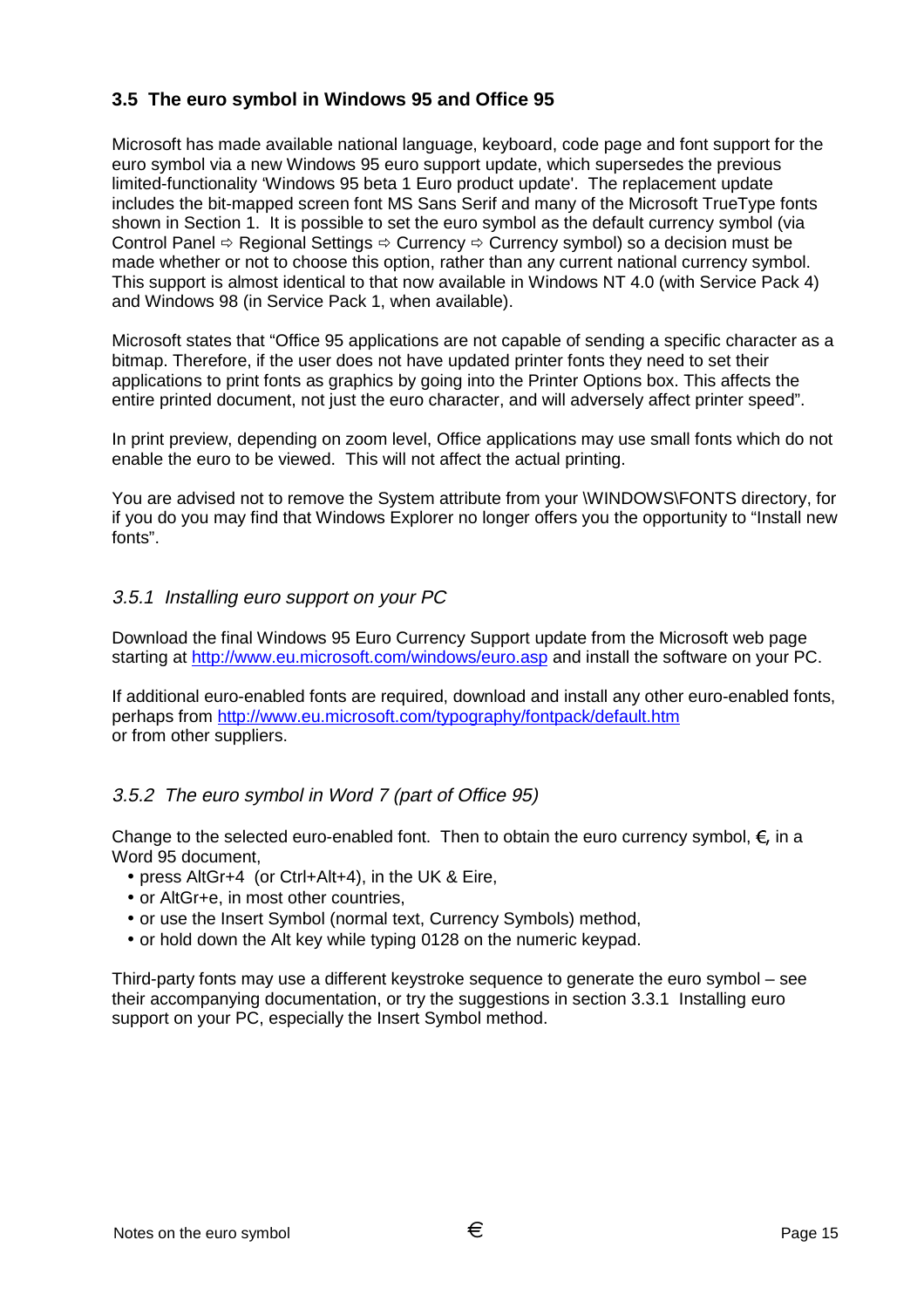## 3.5.3 The euro symbol in Excel 7 (part of Office 95)

Consider whether or not you wish to make the euro the default currency symbol, via Control Panel  $\Rightarrow$  Regional Settings  $\Rightarrow$  Currency  $\Rightarrow$  Currency symbol. In the UK, the drop-down box offers the choice of £, \$ or  $\epsilon$  (or you *could* type a different character).

If you have made the euro the default currency, you should have no difficulty in specifying a currency amount in euros in Excel 95. If, however, you have kept the £ (or \$, or your own national currency) as the default currency, and you wish to format one or more cells to contain a euro currency amount, you may need to set up a new currency style based on one of the originals, and then format the range of cells with this style. Here is one possible way to do this:

- a) click on Format then on Style, and in the Style Name box type your chosen name for this style, such as euro-currency.
- b) now click on Modify this takes you to Format Cells.
- c) if you wish always to use a particular euro-font for spreadsheets, click on the Font tab and choose a font which you know contains the euro symbol. Change any other characteristics of the font you wish.
- d) click on the Number tab then on Category:Currency and observe the "Use £" field with a tick in the preceding box. This will be used in default currency formats.
- e) click on Category:Custom and chose one of the possible 'Type' currency formats containing the £ sign so that it appears on the top line. (The four fields in order mean: format for positive numbers, format for negative numbers, format for zero, format for text – the last field may be absent. For further information, search Excel 97's Help for Number Format Codes)
- f) replace the £ (or \$) sign throughout this line with the euro symbol  $\epsilon$ , then click on OK
- g) check that the options in 'Style Includes' are as you require probably the only box that should be ticked is Number.
- h) click on Add to save this new style, then on OK to leave the Style window.

The required cell range can now be formatted using this new currency format, using Format  $\Leftrightarrow$ Style  $\Rightarrow$  Style Name: euro-currency  $\Rightarrow$  OK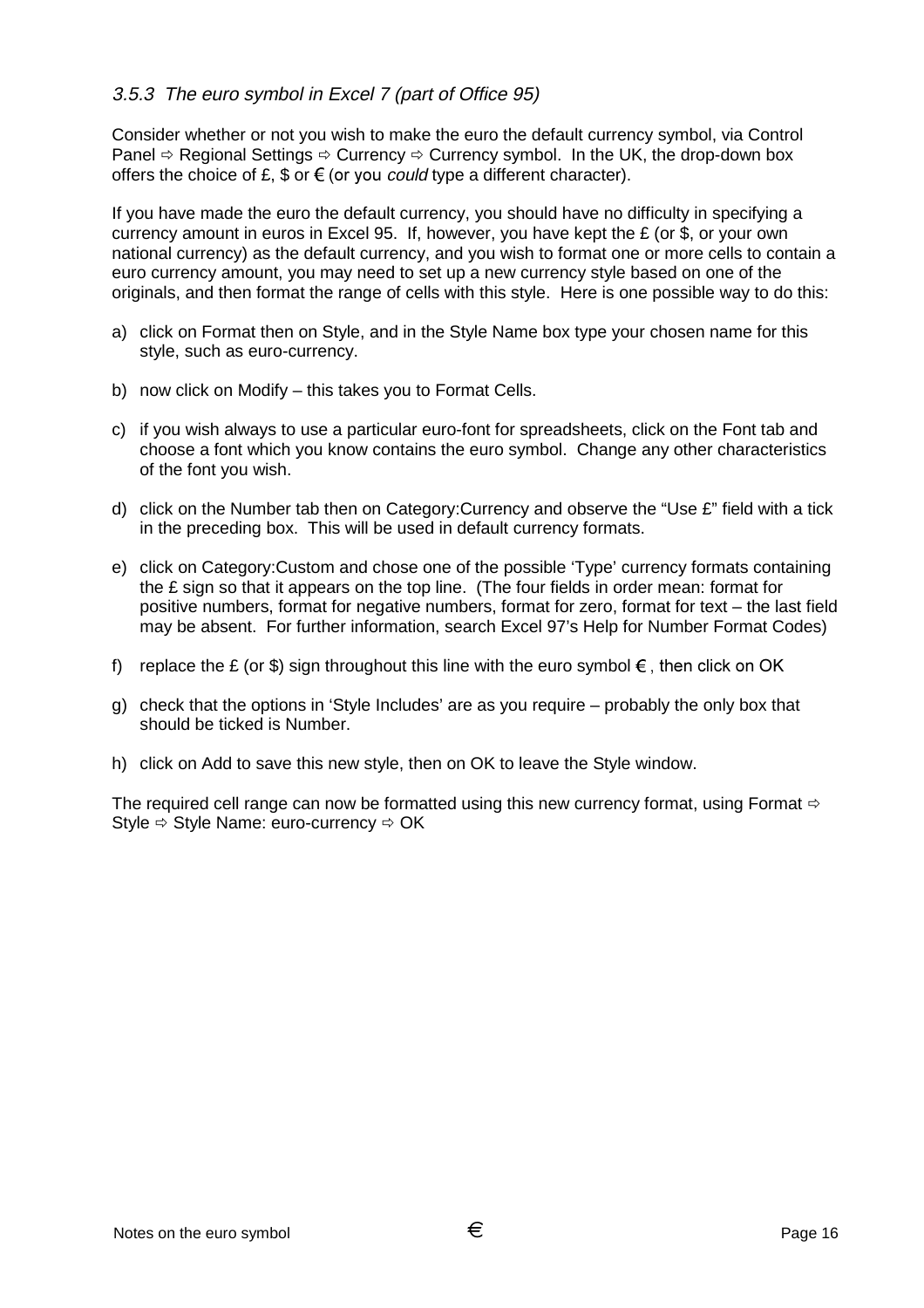# **3.6 The euro symbol in Windows NT 4, Windows 98, and Office 97**

The regional settings, keyboard and codepage support provided in recent updates for Windows 95, Windows 98 and Window NT 4.0 are now almost identical. There are minor differences in the euro-fonts provided, with Lucida Sans Unicode being available only in Windows NT 4 Service Pack 4. Almost all the euro-enabled Microsoft fonts are available from the Microsoft Typography "TrueType core fonts for the Web" page or the Office Update page (see Section 4.4).

It will probably be necessary to select the "Print Text as Graphics" (or "Print TrueType as Graphics") option when using a HP LaserJet printer driver for printing the euro symbol

- in Access 97 or in PowerPoint 97
- in any of the fonts which are resident on the printer, usually Arial or Times New Roman

This option increases the time somewhat for all printing  $-$  it should not be needed if you use Word 97 only, which sends the euro symbol to the printer as a graphic, or if you have changed the relevant Registry setting for Excel 97 (see at the end of Section 3.6.3 The euro symbol in Excel 97).

You may also wish to consult the TechNet article "WD97: Some printers will not print Unicode Characters", Q159418, found on

http://support.microsoft.com/support/kb/articles/q159/4/18.asp

This deals with problems in printing from Word97, and suggests a new registry setting similar to that for Excel (see at the end of Section 3.6.3 The euro symbol in Excel 97).

In print preview, depending on zoom level, Office applications may use small fonts which do not enable the euro to be viewed. This will not affect the actual printing.

You are advised not to remove the System attribute from your \WINDOWS\FONTS or \WINNT\FONTS directory, for if you do you may find that Windows (NT) Explorer no longer offers you the opportunity to "Install New Fonts".

#### 3.6.1 Installing euro code page and font support on your PC

On Windows NT 4, Service Pack 4 should be installed to provide (among many other things) the euro symbol support. Windows 98 users should install their Service Pack 1. The euro-enabled Tahoma system font is included in both these service packs and in Office 97 Service Release 2, and the latter has euro-enabled versions of many other fonts, with more available from the Office Update webpage. Tahoma can also be obtained from

http://support.microsoft.com/support/kb/articles/q175/0/15.asp

If additional euro-fonts are needed, continue with any or all of steps a, b, c and d:

- a) Select and download any fonts you want from the Microsoft Typography "TrueType core fonts for the Web" web page, on http://www.eu.microsoft.com/typography/fontpack/default.htm and install them. An example might be the fixed-pitch  $Andale$  Mono, which has an unusual zero  $(0)$ .
- b) If you use Office 97, you can obtain some additional Euro Fonts from http://officeupdate.microsoft.com/downloadDetails/offeurofonts.htm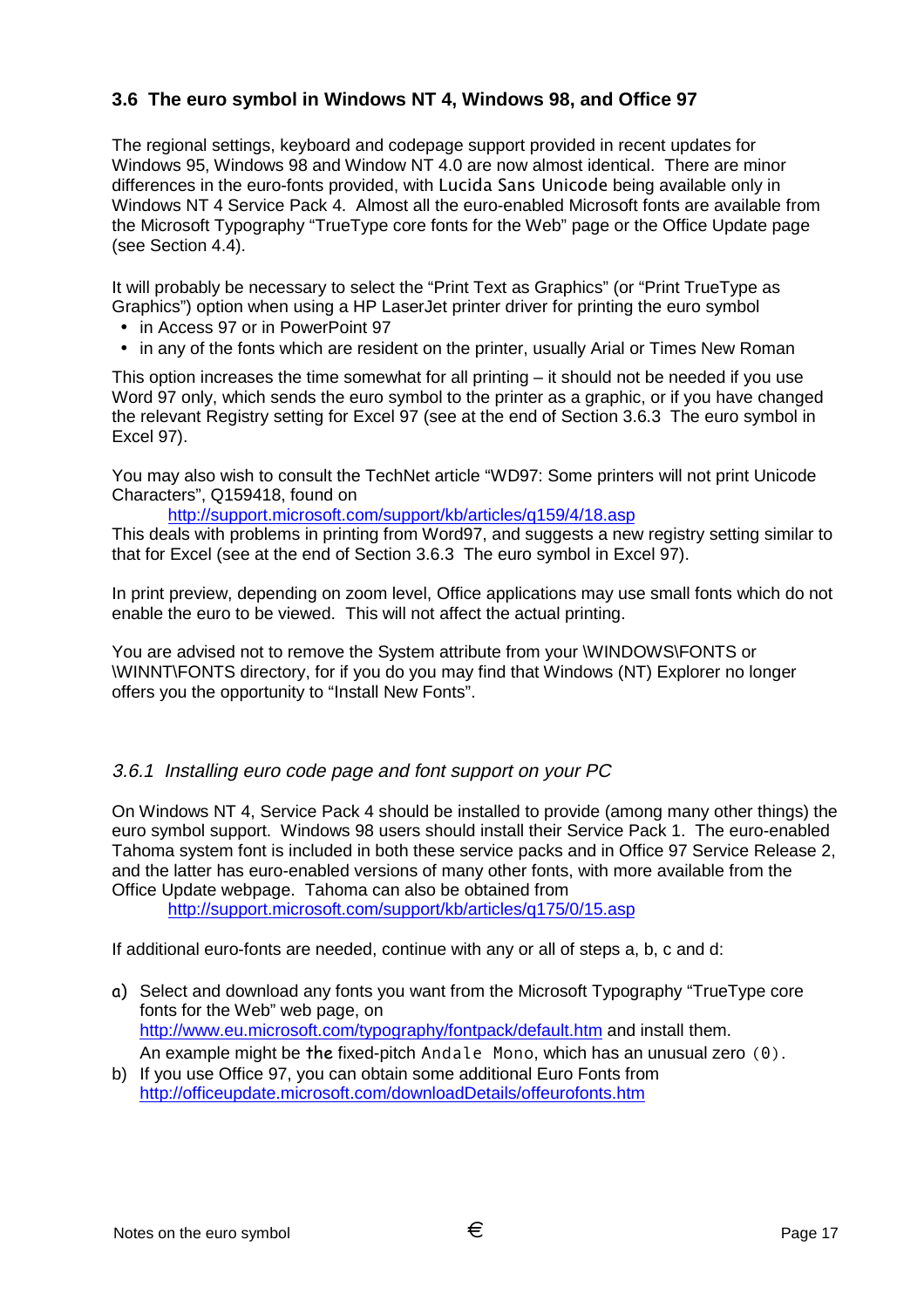- c) If you have access to the new euro-enabled fonts made available by Hewlett-Packard in FontSmart v2.5, v3.0, or v3.1, or downloaded from their web site, install as many of these fonts as you wish.
- d) Additionally, install any other euro-enabled fonts you wish from other sources (such as Monotype or Lexmark, for example).

#### 3.6.2 The euro symbol in Word 97

Change to the selected euro-enabled font. Then to obtain the euro currency symbol,  $\epsilon$ , in a Word 97 document,

- press AltGr+4 (or Ctrl+Alt+4), in the UK & Eire,
- or AltGr+e, in most other countries,
- or use the Insert Symbol (normal text, Currency Symbols) method,
- or hold down the Alt key while typing 0128 on the numeric keypad.

Third-party fonts may use a different keystroke sequence to generate the euro symbol – see their accompanying documentation, or try the suggestions in section 3.3.1 Installing euro support on your PC, especially the Insert Symbol method (for Symbol fonts).

Word 97 automatically renders a single character (such as the euro) as a bitmap, without needing any print driver settings to be changed.

The word "Euro" is recognised by the Word 97 spell-checker, but the lower-cased form "euro" is rejected, erroneously.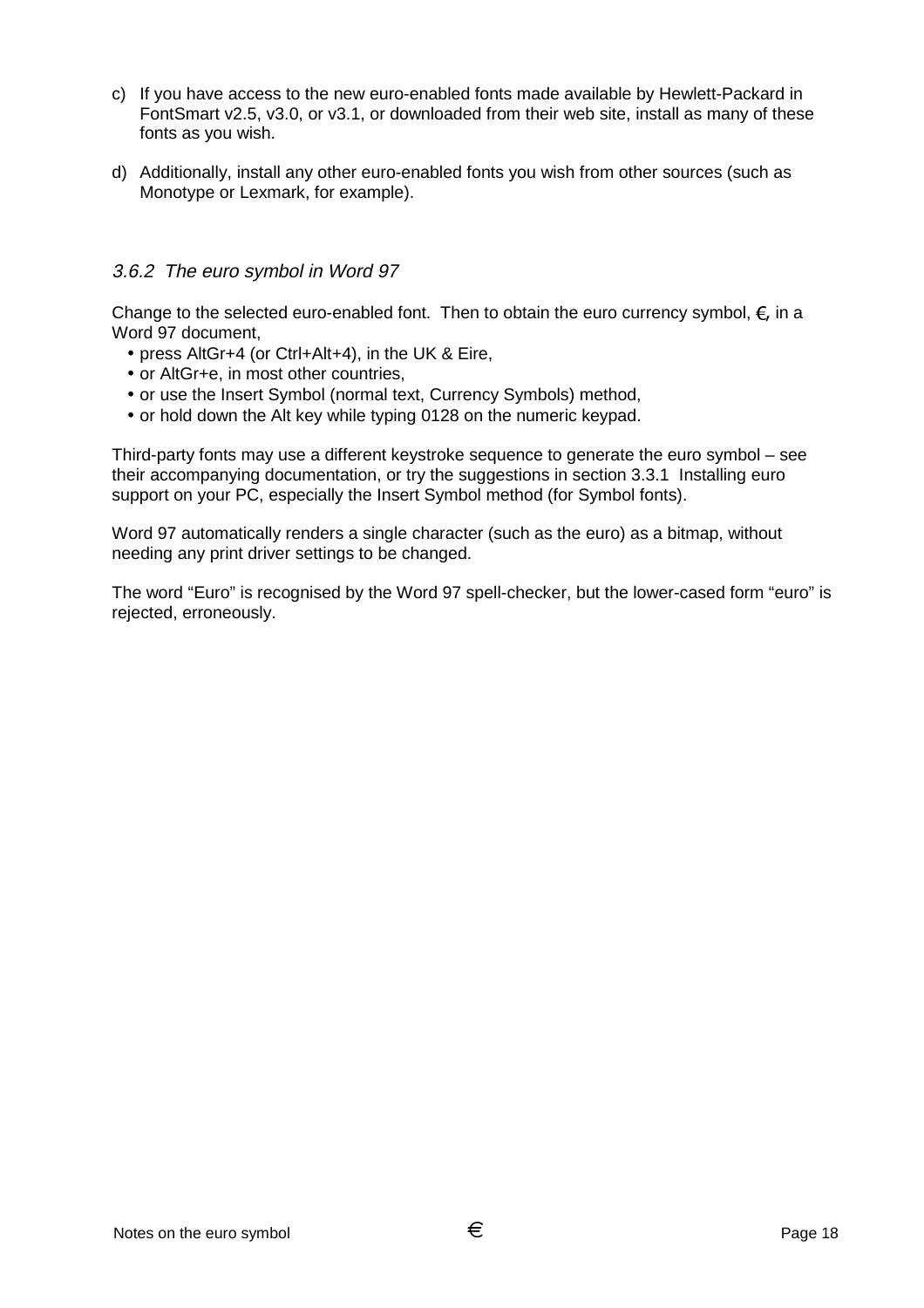#### 3.6.3 The euro symbol in Excel 97

Consider whether or not you wish to make the euro the default currency symbol, via Control Panel  $\Rightarrow$  Regional Settings  $\Rightarrow$  Currency  $\Rightarrow$  Currency symbol. In the UK, the drop-down box offers the choice of £,  $\text{\$ or } \text{\$\epsilon$}$  (or you *could* type in any other character). Beware that changing the default currency symbol could have implications for all your existing spreadsheets.

If you have made the euro the default currency, you should have no difficulty in specifying a currency amount in euros in Excel 97. If, however, you have kept the £ (or \$, or your own national currency) as the default currency, and you wish to format one or more cells to contain a euro currency amount, you may need to set up a new currency style based on one of the originals, and then format the range of cells with this style. Here is one possible way to do this:

- a) click on Format then on Style, and in the Style Name box type your chosen name for this style, such as euro-currency.
- b) now click on Modify this takes you to Format Cells.
- c) if you wish always to use a particular euro-font for spreadsheets, click on the Font tab and choose a font which you know contains the euro symbol. Change any other characteristics of the font you wish.
- d) click on the Number tab then on Category:Currency and observe in Symbol that there is no euro symbol  $(\epsilon)$  available in the items in the drop-down box. Neither is EUR present in the list of the three-letter currency symbols – however the obsolete European Currency Unit abbreviation XEU is still available (in both Office 97 Service Releases 1 and 2).
- e) click on Category:Custom and chose one of the possible 'Type' currency formats containing the £ sign so that it appears on the top line. (The four fields in order mean: format for positive numbers, format for negative numbers, format for zero, format for text – the last field may be absent. For further information, search Excel 97's Help for Number Format Codes)
- f) replace the £ (or \$) sign throughout this line with the euro symbol  $\epsilon$ , then click on OK
- g) check that the options in 'Style Includes' are as you require probably the only box that should be ticked is Number
- h) click on Add to save this new style, then on OK to leave the Style window.

The required cell range can now be formatted using this new currency format, using Format  $\Rightarrow$ Style  $\Rightarrow$  Style Name: euro-currency  $\Rightarrow$  OK

The Microsoft web page http://support.microsoft.com/support/office/content/tahoma/euro.asp states for Excel 97.

Microsoft Excel 97 Service Release 1 (SR-1) can send a bitmap for the euro character, but you must turn on this functionality by creating the following setting in the registry:

HKEY\_CURRENT\_USER\Software\Microsoft\Office\8.0\Excel\Microsoft Excel\NoWideTextRendering = 4

The only alternative to this is to ensure that the entire printed spreadsheet is rendered as graphics, by changing the printer driver options to "Print Text as Graphics" (or equivalent option); this will slow down printing.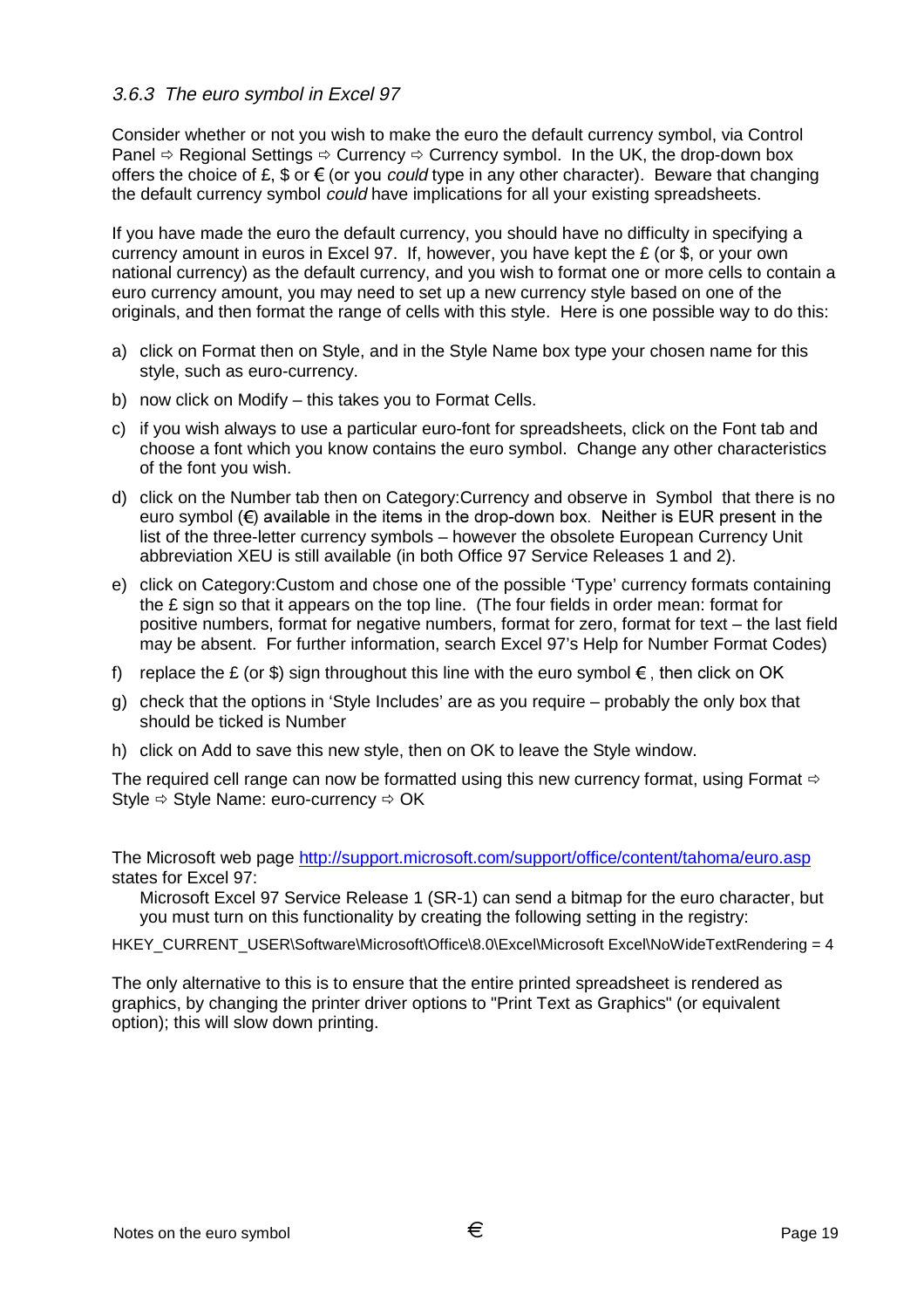# **3.7 The euro symbol in Windows 2000 and Office 2000**

Microsoft state that the euro currency symbol is fully supported in Windows 2000 ("the product formerly known as NT 5"), and that all future Office applications will handle bitmap characters as Word 97 does today (by automatically rendering the euro character as a bitmap, without requiring any settings to be altered). Windows 2000 is available only as "beta 2" at present, so any further comment here about the final product would be purely conjectural.

## 3.7.1 Installing euro support on your PC

No action should be required other than adding any additional fonts to those provided as part of the operating system. It is hoped that the difficulties with printer driver options and the lack of printer-resident euro-fonts will have been sorted out by then.

#### 3.7.2 The euro symbol in Word 2000

Information awaited!

#### 3.7.3 The euro symbol in Excel 2000

Information awaited! Reviews of Office 2000 (e.g. NTexplorer Magazine, February '99, p21) indicate that the three-letter ISO abbreviation EUR is included.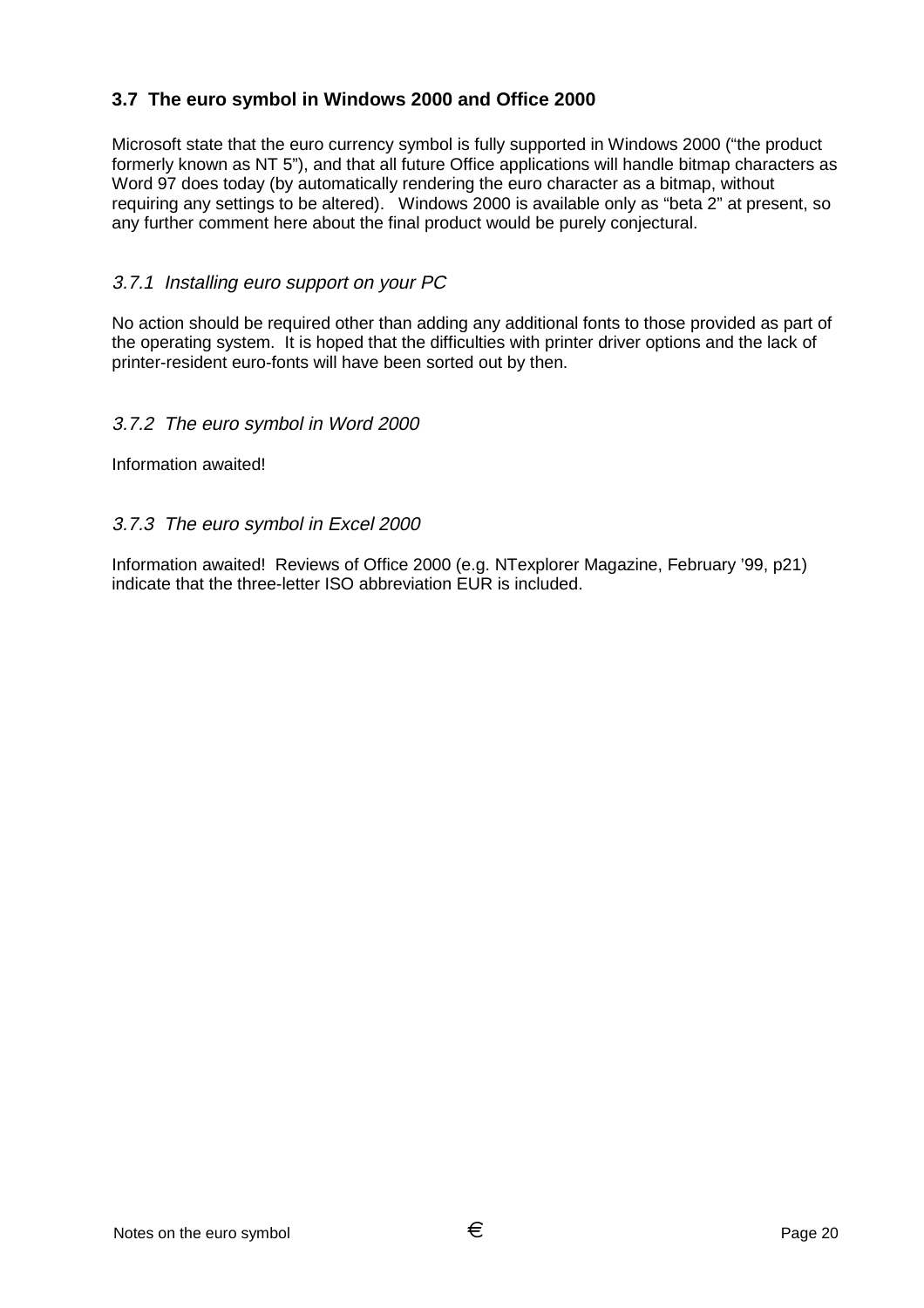## **3.8 Download information for all Microsoft Windows Euro-Updates**

This section collects together all the references to the Windows euro-update downloads as they exist at the time of writing.

There are two main Microsoft web areas from which links to the actual download pages can be found:

|     | http://www.eu.microsoft.com/technet/euro/            | Main Technet euro-site |
|-----|------------------------------------------------------|------------------------|
|     | http://www.eu.microsoft.com/windows/euro.asp         | Euro Currency support  |
| and |                                                      |                        |
|     | http://www.eu.microsoft.com/typography/faq/faq12.htm | Microsoft Typography   |

It is suggested that you look at these first, because it is always possible that the download pages which follow may get changed, and because additional information is often provided.

Downloads for the individual versions of Windows can currently be found as follows:

Windows 3.x (including Windows for Workgroups 3.11)

"Windows 3.1 Euro Currency Support" from

http://www.microsoft.com/windows/downloads/contents/wurecommended/ s\_wufeatured/win31euro/default.asp?site=win31

#### Windows 95

The "Final Windows 95 Euro Product Update" from

http://www.microsoft.com/windows95/downloads/contents/wurecommended/ s\_wufeatured/w95europatch/default.asp

#### Windows 98

This already has euro-support built in, although additional euro-enabled fonts are provided as part of a forthcoming Service Pack for Windows 98.

#### Windows NT 3.51

"Euro Currency Support for Windows NT 3.51"

http://www.eu.microsoft.com/windows/downloads/contents/wuarchive/ nt351europatch/default.asp

or the file called euro351i.exe in the directory:

ftp://ftp.microsoft.com/bussys/winnt/winntpublic/fixes/usa/NT351/hotfixes-postSP5/Euro-fix/

#### Windows NT 4

Even though a separate euro-update is available from

http://www.eu.microsoft.com/windows/downloads/contents/wuarchive/ nteuropatch/default.asp?site=ntw

it is suggested that you apply Windows NT 4 Service Pack 4, which includes the euro currency update

http://www.eu.microsoft.com/windows/downloads/contents/wurecommended/ s\_wuservicepacks/nt4svcpk4/default.asp?site=ntw

#### Windows 2000

This already has euro-support built in.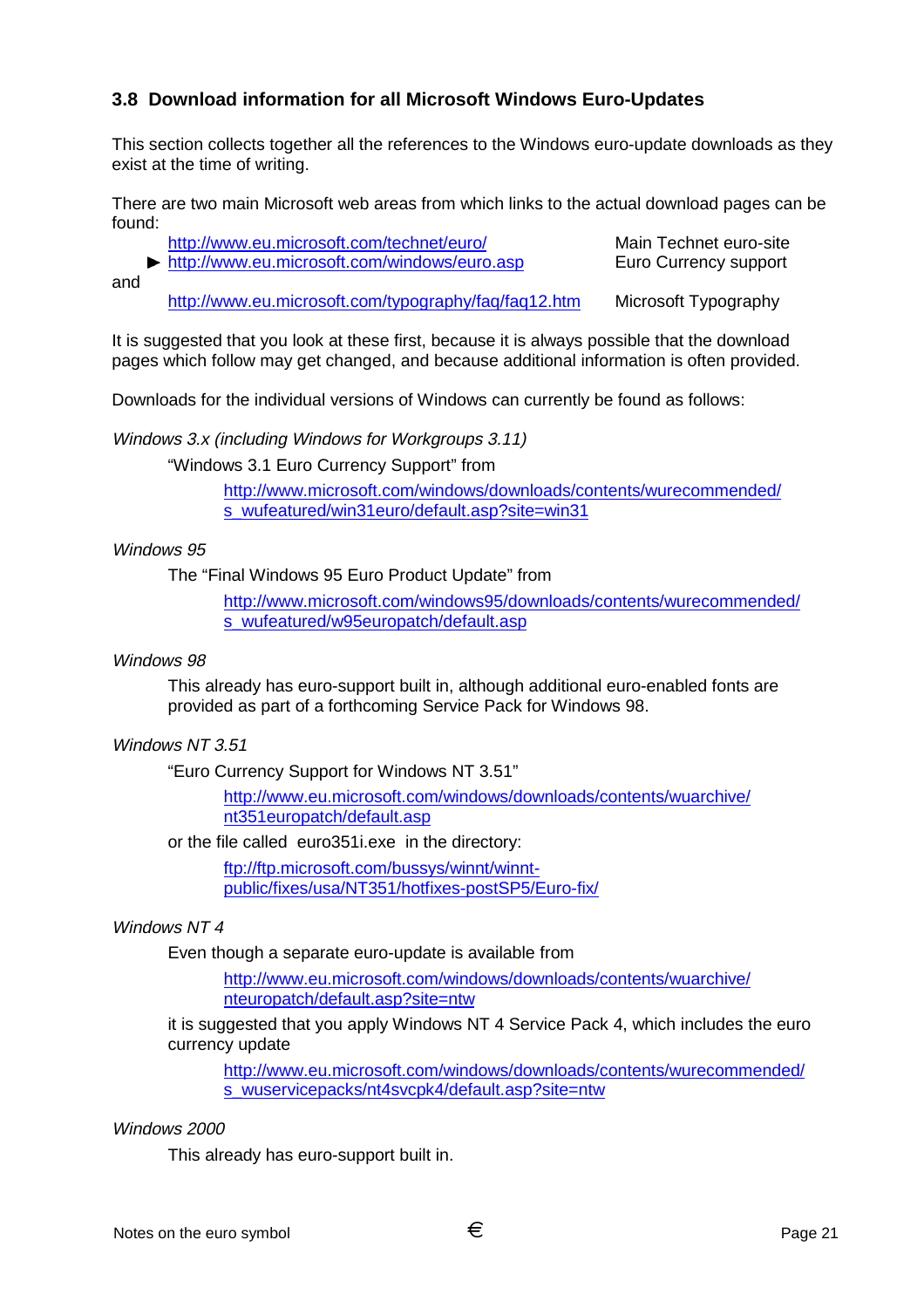# **4. References**

These are only a few of the available references to euro matters or to the euro symbol. This information changes very rapidly, and links become out-of-date. Several references have already been given in the body of the text, but they will be repeated here for convenience. Usually the 'top level' page is given, from which further links can be followed as required.

# **4.1 General euro information**

The European Commission's Euro website (English language version): http://europa.eu.int/euro/html/home5.html?lang=5

The EC Information Society Project Office (ISPO) is becoming one of the prime sources for official information about the euro, and their "IT impact of the euro" web page is on: http://www.ispo.cec.be/y2keuro/euroit.htm

A number of standards-based reference links can be found there, and you are recommended to browse for up-to-date papers.

The EC's 26-page PDF file "Recommendation for the placement of the euro sign on computer keyboards and similar information processing equipment" (v1.5.1, 19 June 1998) is large and so loads very slowly. Either search for it near the bottom of the web page mentioned above or load it directly, but slowly, into your copy of Adobe Acrobat Reader by clicking on:

http://www.ispo.cec.be/y2keuro/docs/eukeyb.pdf

It is a lengthy, very technical, and thus somewhat unexciting document.

Microsoft now has a considerable number of website areas devoted to the euro symbol. These often cross-reference each other or duplicate references to the same web pages. Some are updated more frequently than others – try to spot the references to Windows NT 5, for example!

The main Microsoft web site dealing with the euro is their Euro Currency Resource Centre on http://www.eu.microsoft.com/technet/euro/

There are links to a number of other web pages, particularly useful being the Euro Feature Guide, which allows the selection of Microsoft software products, each of which has a page on its euro features. There are links to the Microsoft Typography website (see frequent references throughout this document) which is invariably excellent in its coverage of euro fonts and references.

The "go EURO" website is much less extensive:

http://www.eu.microsoft.com/europe/euro/

Microsoft has produced three White Papers on the Euro: "Best Practices for the Euro", "Guidelines for Euro Evaluation" and "Preparing Desktop Systems for the Euro", at

http://www.eu.microsoft.com/technet/euro/white.htm

Some Office-specific information can be found in three papers on "Office Update Focus – Microsoft Office and the Euro" at

http://officeupdate.microsoft.com/focus/Catalog/focusEuro.htm

At the time of writing, there appear to be a couple of important errors and omissions. There is an apparent assumption in "Microsoft Office Support for the Euro Character, Fact Sheet" that the euro symbol can be produced only in Office 95 or Office 97, and not by earlier Office products:

http://www.eu.microsoft.com/office/000/office/documents/euro.htm

and it is extremely difficult to find any mention of the euro update for Windows NT 3.51.

For download information about all the Euro Currency Support updates for the various Windows operating systems see the previous page, Section, 3.8.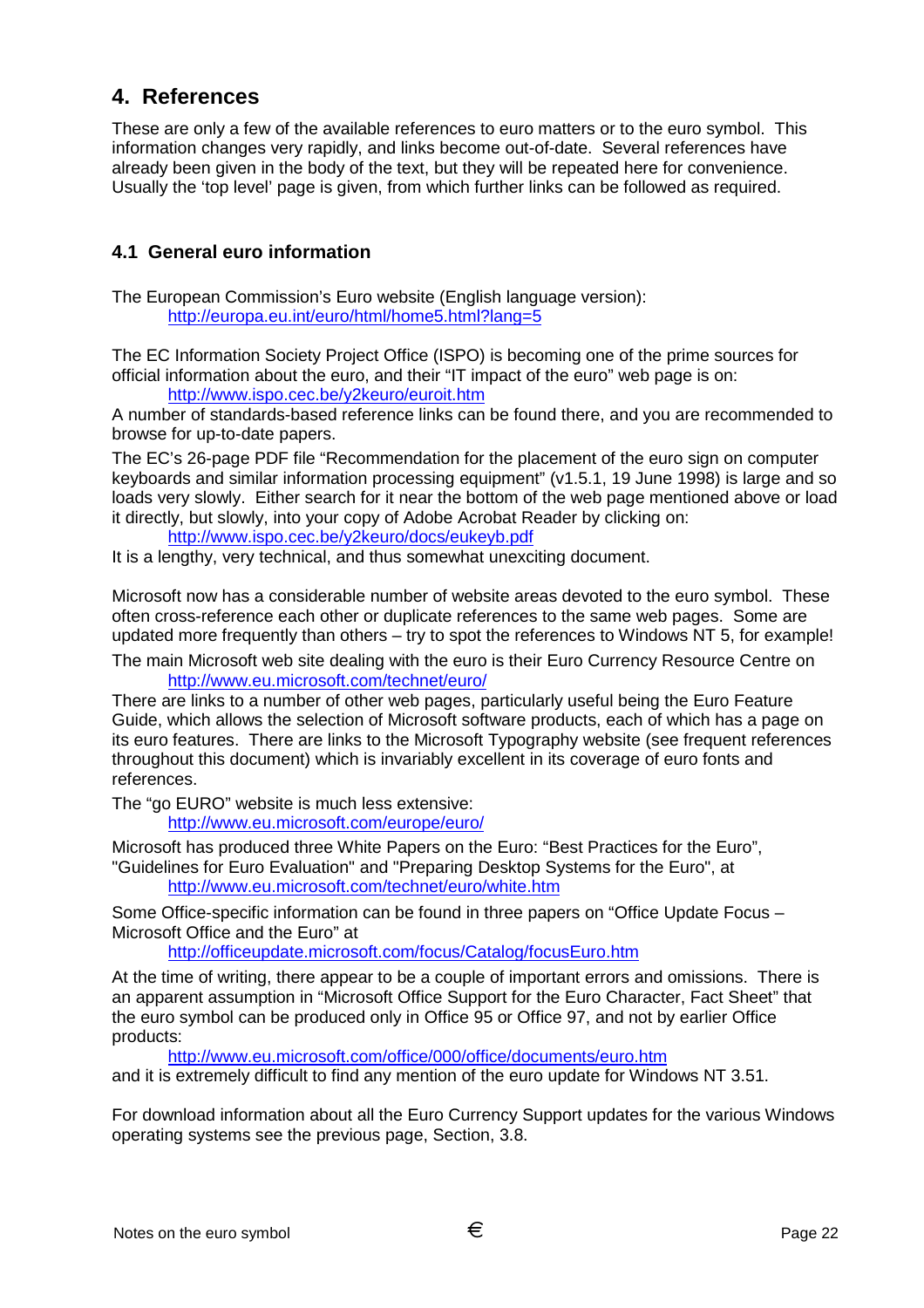IBM's  $\epsilon$ uroHome page has, among other things, a EuroLibrary of documents: http://www-5.ibm.com/euro/

The official UK government website on the euro defines the UK position: http://www.euro.gov.uk/

Unsurprisingly, the BBC has a news-based website on: http://news.bbc.co.uk/hi/english/events/the\_launch\_of\_emu/euro\_home/default.htm

- A summary of euro news, many euro documents, and much more can be found at: http://www.euro-emu.co.uk/
- Patrick O'Beirne's euro currency information is at: http://www.sysmod.com/emu.htm

He also has a paper on the implications of the euro: http://www.sysmod.com/euroimpl.htm

and points to a later article which describes the lessons to be learnt from the introduction of the euro and compares this with the work required for Year 2000:

http://www.y2ktimebomb.com/International/pobeirne9904.htm

There is an extremely useful 'Frequently-Asked Questions on the euro' page: http://www.sysmod.com/eurofaq.htm

Therein he gives a reference to the Tenegra EURO2002 discussion list.

Terrapin has an informative account of their euro printing activities at http://www.terrapin.co.uk/eurofacts.html .

They include some rarely-seen Euro information relating to IBM mainframes and EBCDIC codes (oh happy days of yesteryear!).

Tomas Carrasco Benitez has an interesting document "IT aspects of the euro currency sign", which mentions some areas that you would never imagine the euro could reach, at http://www.dragoman.org/euro/

The paper contains many useful references to standards organisations, but attempts to introduce standards of its own.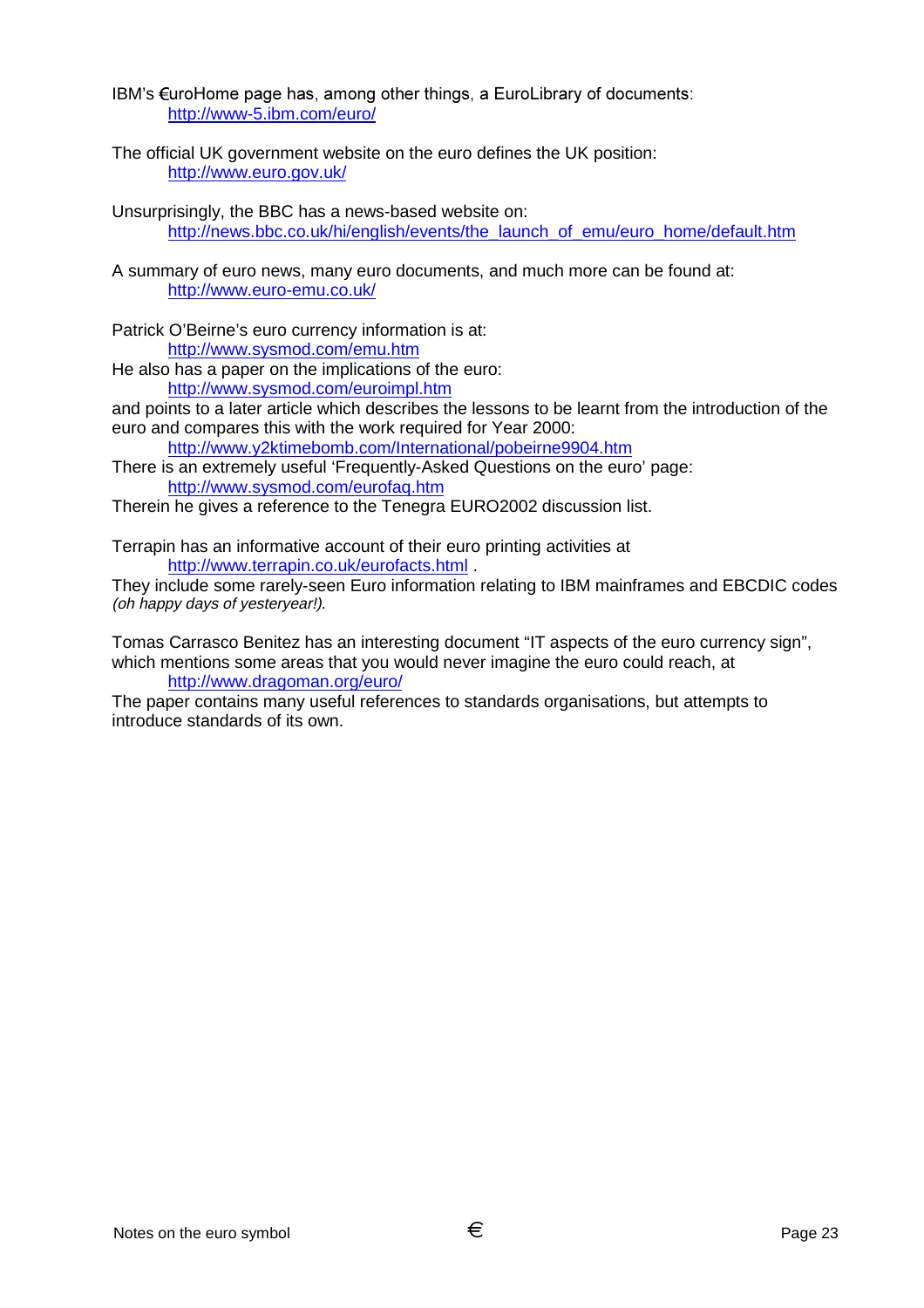# **4.2 The euro symbol and euro TrueType fonts**

Microsoft Typography has a definitive, well-maintained and seminal web page about their support for the euro currency symbol (the "eu." in the link relates to the European website mirror):

http://www.eu.microsoft.com/typography/faq/faq12.htm

and it is worth checking their 'What's New' page for changes: http://www.eu.microsoft.com/typography/news/whatsnew.htm

A TechNet article about euro support within the various components of Office 97 can be found on the TechNet CD as Q188081 or on the Microsoft support website (no European mirror) on: http://support.microsoft.com/support/kb/articles/q188/0/81.asp

Developments are occurring rapidly on Hewlett Packard's font websites, and it is worth reading their "drawer statement *[huh?]* of euro support in HP printers" at http://www.fonts.com/hp/euro/drawerstatement.htm

for indications of what needs to be done for their DeskJet 1200C and 1600C models.

Technical documents from Hewlett-Packard about their support for the euro can be found on: http://www.hp.com/cposupport/euro/indexes/e\_techdocs.html

A resource on euro typography, with many links, is deeply buried on their web site but directly addressed at:

http://www.euro-emu.co.uk/zbd/typo.html

Unfortunately, this has not been updated for many months and is well out-of-date.

The "Project Euro" view on font design and character placement: http://www.rural.co.uk/emu/fonts.htm

For information about Apple's implementation of the euro on the Macintosh, see: http://developer.apple.com/technotes/tn/tn1140.html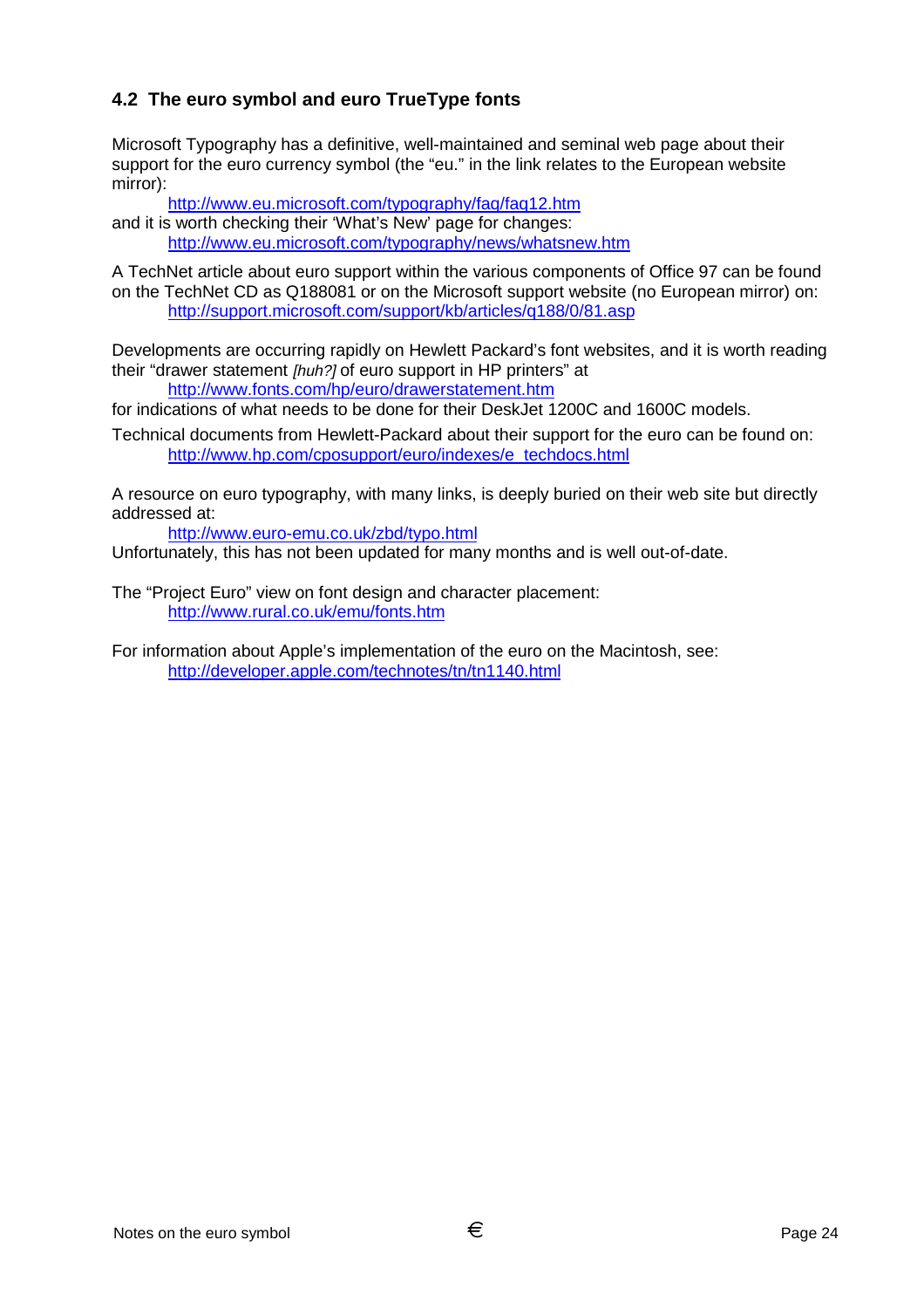# **4.3 Chargeable Euro Solutions and TrueType Euro Fonts**

There is no clean distinction between "solutions" and "fonts", since an increasing number of suppliers offer both. It is impossible to include references to all the firms who provide euroofferings. Some of the fonts are being offered for sale at dramatic prices – so investigate, and choose wisely.

## 4.3.1 Chargeable Euro Solutions

A number of solution providers can be found on Microsoft's Euro Tools web page at: http://www.eu.microsoft.com/technet/Euro/tools/tools.htm

and on the Microsoft Typography Euro currency symbol news links page http://www.eu.microsoft.com/typography/links/news.asp?NID=608

The Irish firm Eurosymbol Ltd offers EuroSymbol, a converter for network users of MS Word 97, which searches Word documents for monetary amounts, and automatically converts and replaces (or appends) the new euro values. In addition, it automatically inserts the official euro currency symbol, using their own TrueType "EuroFont" which contains the EC-logo-shaped symbol.

#### http://www.eurosymbol.com/

This font is available for "free download", for which a donation to their charities is suggested. They have chosen the same font name, EuroFont, as that installed by the much more comprehensive font package available from Lexmark (see Section 4.4), but this is unlikely to produce many problems!

Heidi Computers, also in Ireland, offers "HelloEURO", now at version 2.1. This allows figures within Word documents, Excel spreadsheets, PowerPoint slides, Access databases and any Windows applications which can use the clipboard to be converted to the euro currency. Various currency converters are included in the software.

http://www.helloeuro.com/

EuroType Ltd offers euro keyboards, a range of euro font services, "professional solutions to single-currency computing" and their EuroGlyph software, supporting Windows NT 3.51 (as well as Windows 3.x, 95 and NT4) at:

http://www.eurotype.com/

NRB Systems (Neil Beshoori) has an interesting 'EuroKey' keyboard solution for all Windows platforms, marketed mainly by:

http://www.terrapin.co.uk/eurokey.html

This product uses an icon either on the desktop or on the System Tray to turn on or off a selectable key combination (such as AltGr+e or AltGr+4). When this feature is set on, the key combination will produce a euro symbol in the selected font. A demonstration version is available for download but prices of the full version have not yet been provided.

Fontware specialises in adapting fonts to contain the euro symbol, and producing printer cartridges and SIMMs:

#### http://www.fontware.co.uk/euro.htm

They also market NRB Systems' EuroKey package under the name FontKey.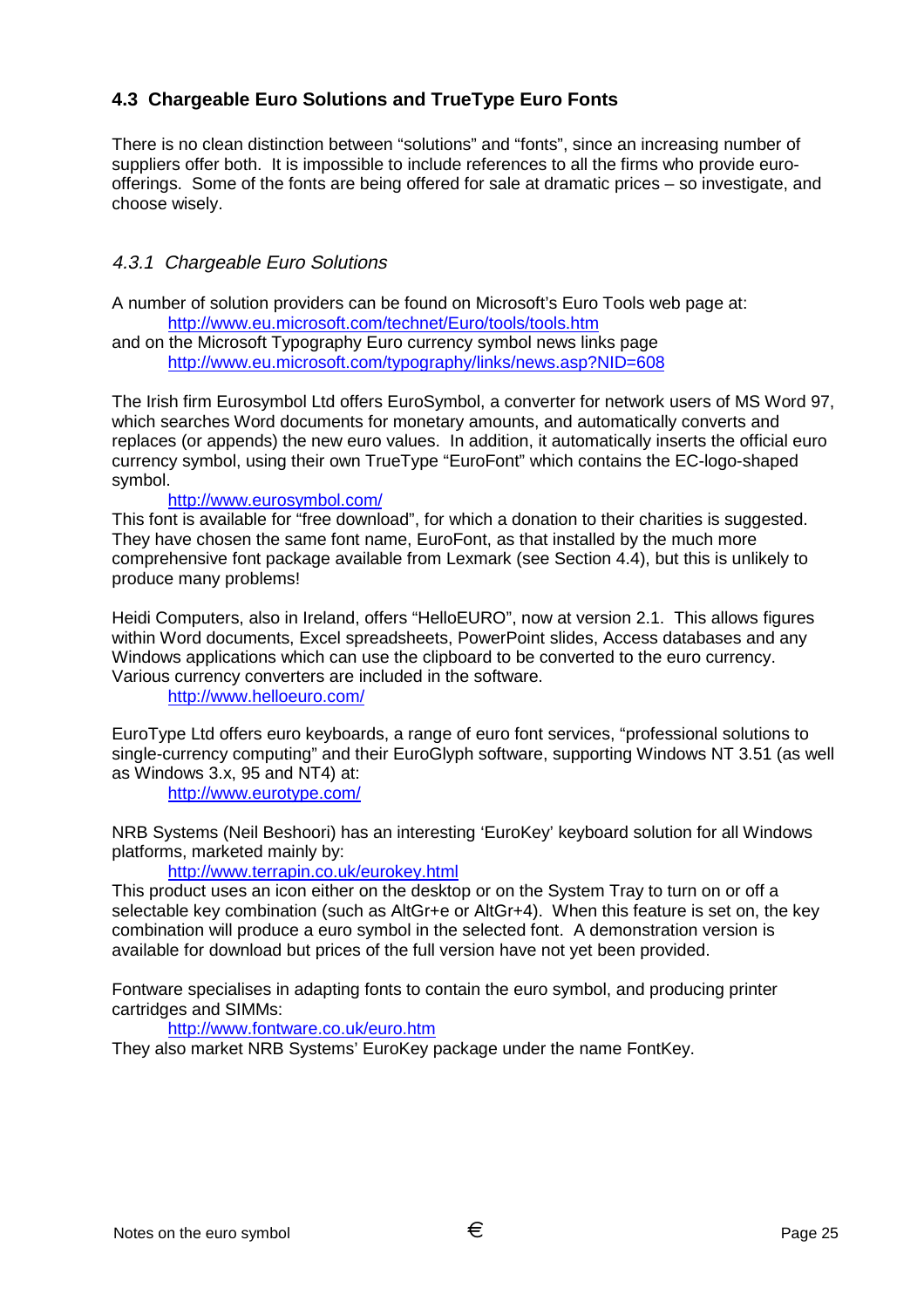## 4.3.2 Chargeable TrueType Fonts

Most of Hewlett Packard's fonts and FontSmart are supplied free with the newer and larger HP LaserJet or DeskJet colour printers (see the font examples in Section 1). If you have not purchased a recent HP LaserJet or DeskJet printer, it is possible to buy the newest version of FontSmart (which include additional euro-fonts) for \$49 – see the website:

http://www.fontsmart.com/faqs.htm

Look also at HP's other font website, http://www.fonts.com/

for recent developments.

Xerox have produced a font of undisclosed cost called Xerox Euro. This contains 24 styles of the euro symbol appropriate to different fonts, mapped to the characters A to X.

# ⋹⋵⋲⋹⋹⋹⋹⋹⋹⋹⋹⋹⋹⋳⋲⋹⋹⋹⋹∊⋹⋵⋲

For example, pressing A produces a euro symbol which matches Courier (the first character above), pressing B gives a euro symbol to match Times, Garamond, Palacio and Palatino (the second character above), and so on. About half of these euros have been made the same width as the numbers in that font. See:

http://www.font.net/euro.htm

Bitstream have produced a Currency Pi font which contains the 'logo-shaped' euro symbol as well as several other currency symbols on:

http://www.bitstream.com/products/world/currencypi/index.html

but are also not giving the price. Additionally, they are designing euro currency symbols to match the fonts in the Bitstream library.

Formula Solutions will customise your fonts to include the euro symbol, or provide a font which contains one or 65 variations of the euro symbol:

http://www.formula.co.uk/euro.htm



Fontworks displays their Guide to the Euro Currency Symbol, including a number of differentlysized GIFs of the euro logo, half of them reversed-out, at:

http://www.type.co.uk/fw/euro-symbol.html

and suggests you contact one of their staff for custom solutions.

The EuroMatch font ("\$29.95, approximately £9.98 or 17 Euro", they say) contains many different representations of the euro symbol:

http://www.matchfonts.com/pages/euromatch.html

NeEEEEEEEEEEEEEEEEEEEEE  $E$  $E$  $E$ {|}<sup>~</sup>FSFFFr $h$ wFBDM'  $^{\circ}$   $E$   $S$  .  $\P$  $B$   $@$   $@$   $"$ 

Their shareware 'evaluation' font has a euro symbol  $\epsilon$  (generated by the letter A) which is deliberately jagged at large point sizes – it is supposed to be limited to 100pt on the screen and 24pt on printers. Michel Bujardet, the developer, says that the *registered* version gives impeccable results at all point sizes.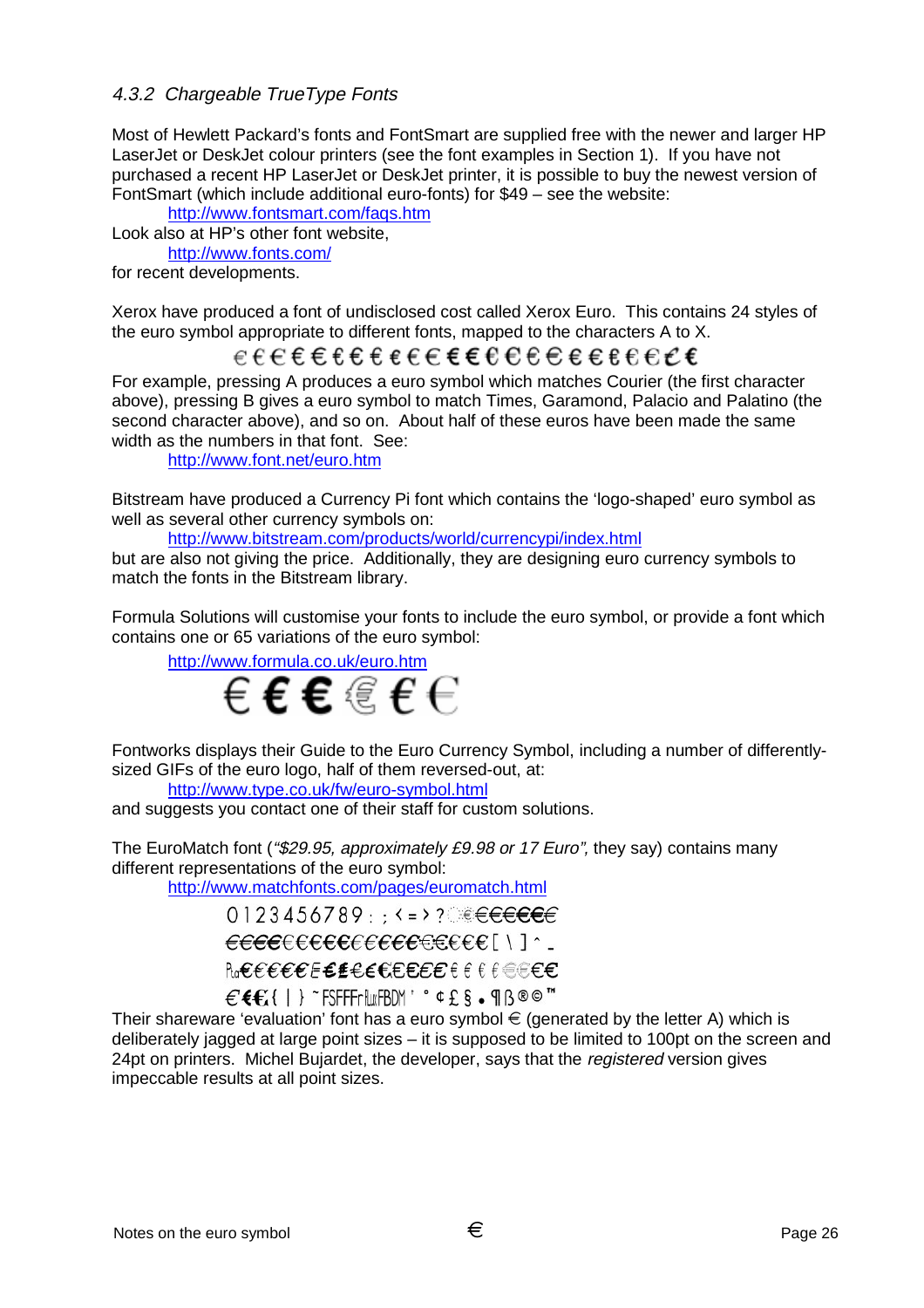#### It's worth starting at http://www.fonteuro.com/

and working downwards just to see the 'hand embroidered'/cross-stitched nature of this French web site, which has a variety of licensing options for fonts containing euro symbols. Their use of English is not particularly straightforward.



A font which contains the EC-shaped euro as well as some European Community 13-star flags (see below) is available from M (or is it Gavin?) Murray in Southampton (England) at http://www.qumic.demon.co.uk/euro/#ENGLISH.

The euros look like:



and the flags:



Costs are given in almost every conceivable currency!

Laser Solutions (mailto:steve@lasersol.demon.co.uk) has created a pair of TrueType fonts, EuroEC and EuroECit (the italic version), containing two sizes ( $\in \infty$ ) of the EC-shaped logo, to match closely the heights of Arial numerics and the slightly smaller Times New Roman numerics, respectively, at the same point size. The regular and italic versions are identical, to prevent the EC euro symbol from being italicised.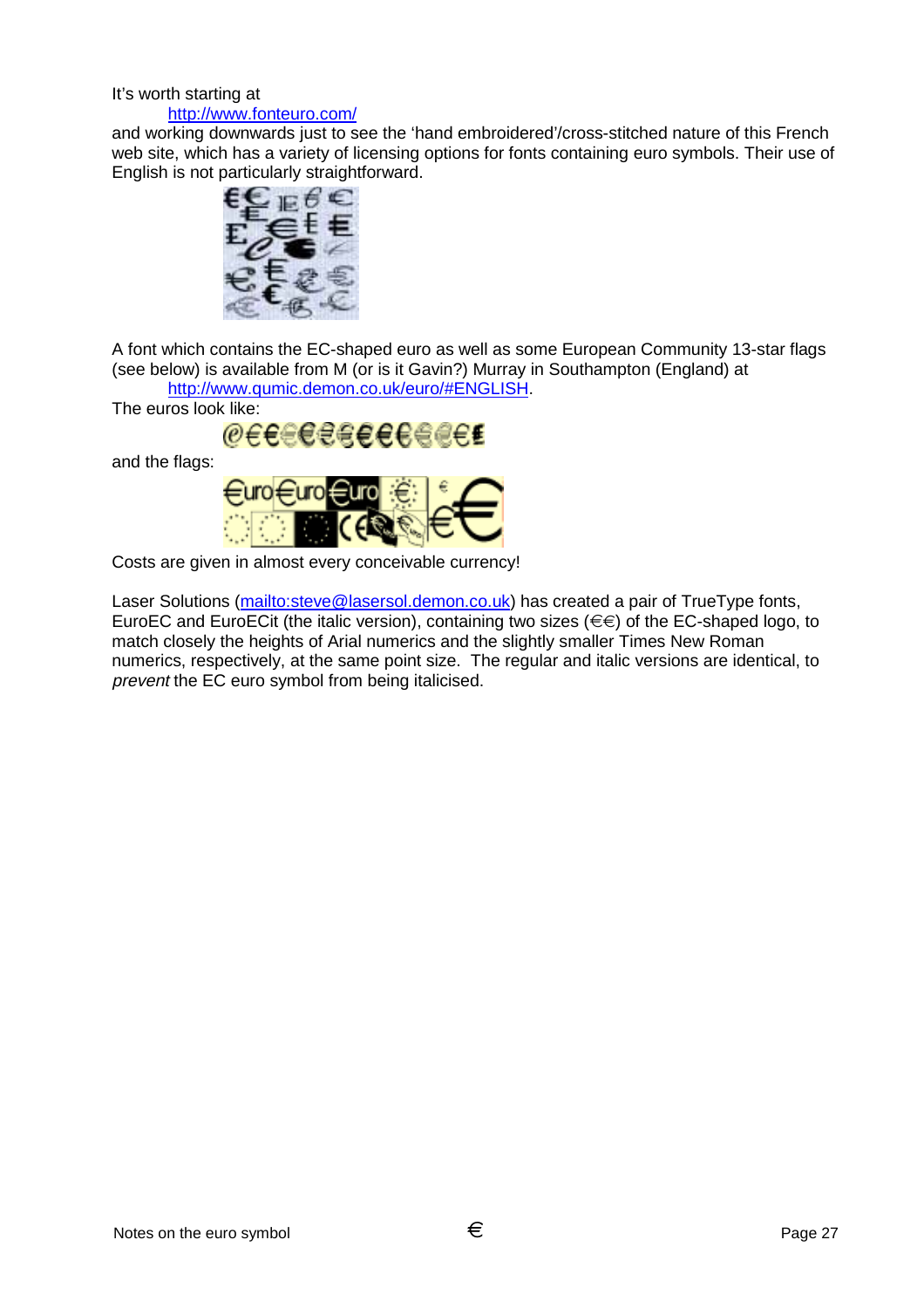# **4.4 Free TrueType Euro Fonts**

You should check carefully whether there are any licensing restrictions on the use of these fonts, particularly for business use. 'Free' does not necessarily mean 'free under all circumstances'.

There are several Microsoft sources of euro-enabled fonts. Recent euro updates and service packs for all current Windows operating systems will include some updated fonts. Others may be obtained from Microsoft Typography's "TrueType core fonts for the Web" fonts page: http://www.eu.microsoft.com/typography/fontpack/default.htm

Registered users of Office 97 (and 95?) can obtain euro-updates to many of the fonts [Arial Black, Arial Narrow, Book Antiqua, Bookman Old Style, Century Gothic, Comic Sans MS, Garamond, Haettenschweiler, Impact, Monotype Corsiva, Tahoma, Tahoma Bold, Trebuchet MS, Verdana] which were originally supplied in Office 97 (and 95?) from the package 'More Euro Enabled Fonts for Microsoft Office':

http://officeupdate.microsoft.com/downloadDetails/offeurofonts.htm

To customers with LaserJet printers, Hewlett-Packard provides versions (for Windows 95/98, 5.5MB, and for Windows NT 4, 5.0MB) of an update which supplies euro-enabled versions of the 45 fonts provided with HP LaserJet printers. See the Hewlett Packard Euro Commitment website at

http://www.hp.com/cposupport/euro/indexes/euro.html for the conditions of use. These require the appropriate Microsoft euro-updates, where relevant. The "HP LaserJet EuroGuide" from this package is well worth reading: http://www.hp.com/cposupport/euro/indexes/euroguide.html

Some free euro-enabled fonts can be downloaded from Hewlett-Packard's FontSmart web site, on http://www.fontsmart.com/fonts/freefonts.htm.

Currently available are Bodoni, Dark Courier, Garamond and Ozzie Black. You may already have fonts like Garamond (or Goudy Old Style) installed on your PC, and installing the new Hewlett-Packard euro-versions without prior investigation can cause complications – be warned.

HP also makes available at the same site a set of soft font files which give mainly DOS users the ability to print the EC-logo-shaped euro symbol. These also may be obtained via: http://www.fontsmart.com/fonts/eurofont.htm

as a small range of bit-mapped PCL soft fonts, PCLeTTo format, and the 'Euro Sign' and 'Euro Sign Mono' TrueType fonts (which can be used on all Windows operating systems).

A cut-down version of FontSmart v2 called FontSmart Lite (v2.49) is available for free download (after registering) from:

http://www.fontsmart.com/progs.htm

A number of Hewlett Packard font families are available for installation from this package: Bodoni, Century Schoolbook, Clarendon, Garamond, Graphos, Letter Gothic, Metrostyle, Ozzie Black and Strider. Dark Courier is also supplied, but not recommended unless you "need compatibility with documents generated by LaserJet printers before the HP LaserJet 4".

As mentioned in section 1, Monotype has produced euro-symbol-only versions of a small number of their fonts (both PC and Macintosh versions) on

http://www.monotype.com/html/oem/euro\_font/download.html.

The licence appears to restrict their use to no more than five computers.

Lexmark has produced a EuroFont package in six languages which has a TrueType and a Type 1 format font containing 82 different euro symbols (not 'merely' 75 as their web site says) drawn from rather more than 20 font families. These fonts appear to be a major subset of those shown in Section 1 for Hewlett Packard. Here are just some of the euro symbols:

# LECCLECCEFEREFECECEFECEFECEFEC and  $\in$

Download the package from:

http://www.lexmark.com/software/eurofont.html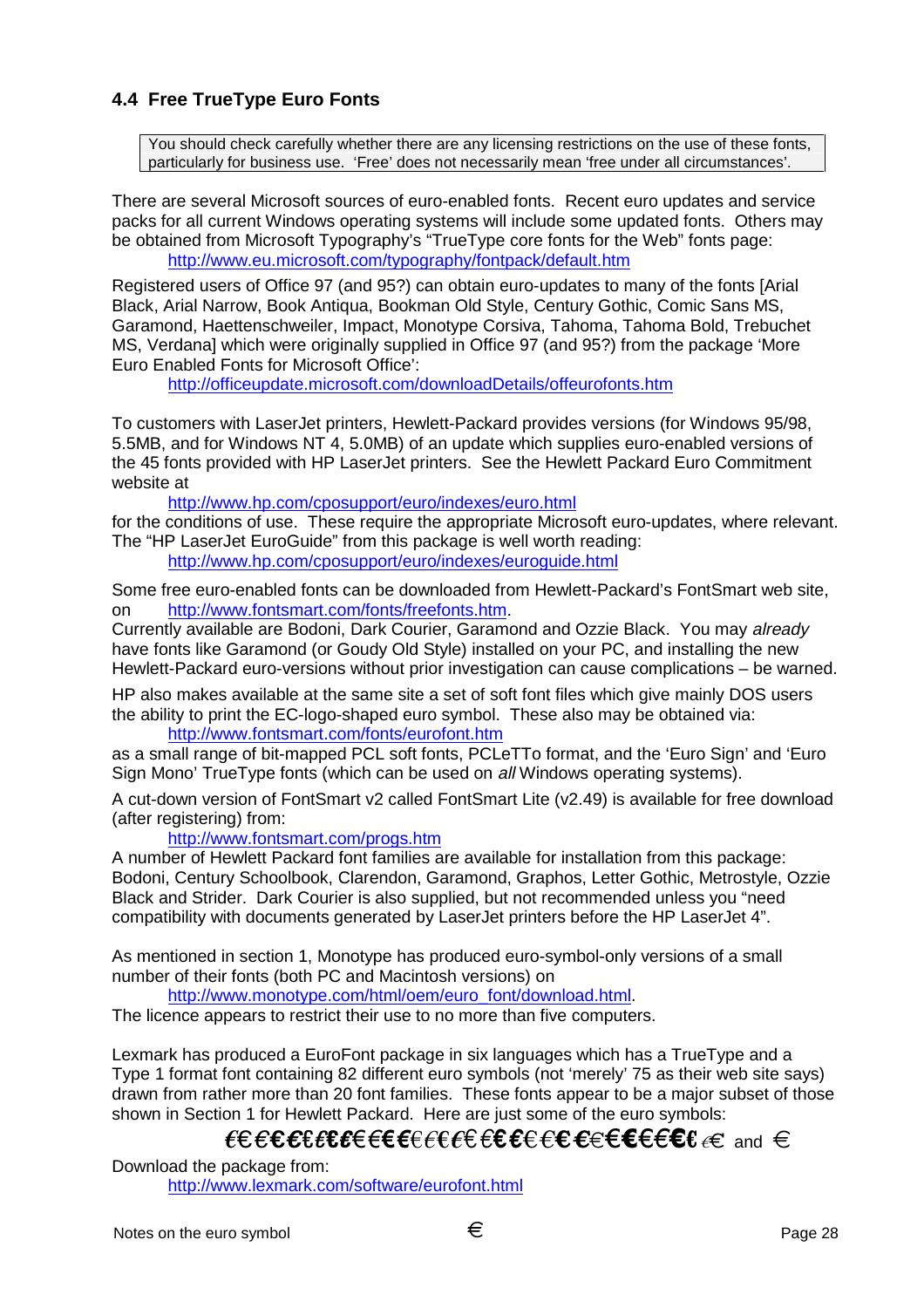Martin Vogel's Symbols TrueType font contains an euro-logo-shaped symbol,  $\epsilon$ , three other euro symbols,  $\epsilon, \epsilon, \epsilon$ , and many other unrelated symbols (e.g.  $\alpha \in \epsilon \in \mathbb{R}^d$  and  $\epsilon \in \epsilon$ ). This is one of the few fonts to include numerics and punctuation symbols. See

http://homepage.ruhr-uni-bochum.de/martin.vogel/marvosym.e.html Martin often updates the font with new or modified characters.

The EuroCollection of idiosyncratic euro-shapes is available in TrueType, Type 1 Postscript and Mac format, from a German site:

http://www.svensson.de/skylla/euro.htm

 $\epsilon\in\mathbb{C}$ f $\epsilon\in\epsilon\in\epsilon$ ere $\epsilon\in\epsilon\in\epsilon$ efe $\epsilon\in\epsilon$ 

Be amused at what AltaVista's 'BabelFish' automatic translator makes of their German web page, by clicking on the following URL and then on the Translate button.

http://babelfish.altavista.digital.com/cgi-

bin/translate?lp=de\_en&urltext=http%3a%2f%2fwww%2esvensson%2ede%2f skylla%2feuro%2ehtm

Inspect the table of symbols then click on the download of whichever platform you require (Imperial College, London, is apparently acting as an FTP site for them).

If your PC has Adobe Type Manager, you can download Euro Sans, Euro Serif and Euro Mono Type 1 fonts, each having the usual four styles, regular, bold, italic and bold italic: http://www.adobe.com/supportservice/custsupport/LIBRARY/5036.htm

Sadly, the most complete Unicode font, Bitstream's Cyberbit (February 1997), was not updated to include the euro symbol before it was withdrawn from the Bitstream website. This TrueType font was 12.7M bytes in size, and included 28,218 of the currently-defined 38,887 characters of the Unicode standard. Microsoft's largest font, Lucida Sans Unicode (317K, 1,776 glyphs) is euro-enabled only in the updates to Windows NT 4 and NT 3.51.

Macintosh users can download a pair of TrueType and Postscript fonts which give the euro logo shape from:

http://www.maccampus.com/EuroLogo.htm

The Microsoft Typography "TrueType core fonts for the Web" are available in euro-enabled Macintosh versions at:

http://www.eu.microsoft.com/typography/fontpack/default.htm

Hewlett-Packard provides information and some free fonts for various versions of Mac OS on the Macintosh:

http://www.hp.com/cposupport/euro/indexes/e\_mac\_free\_fonts.html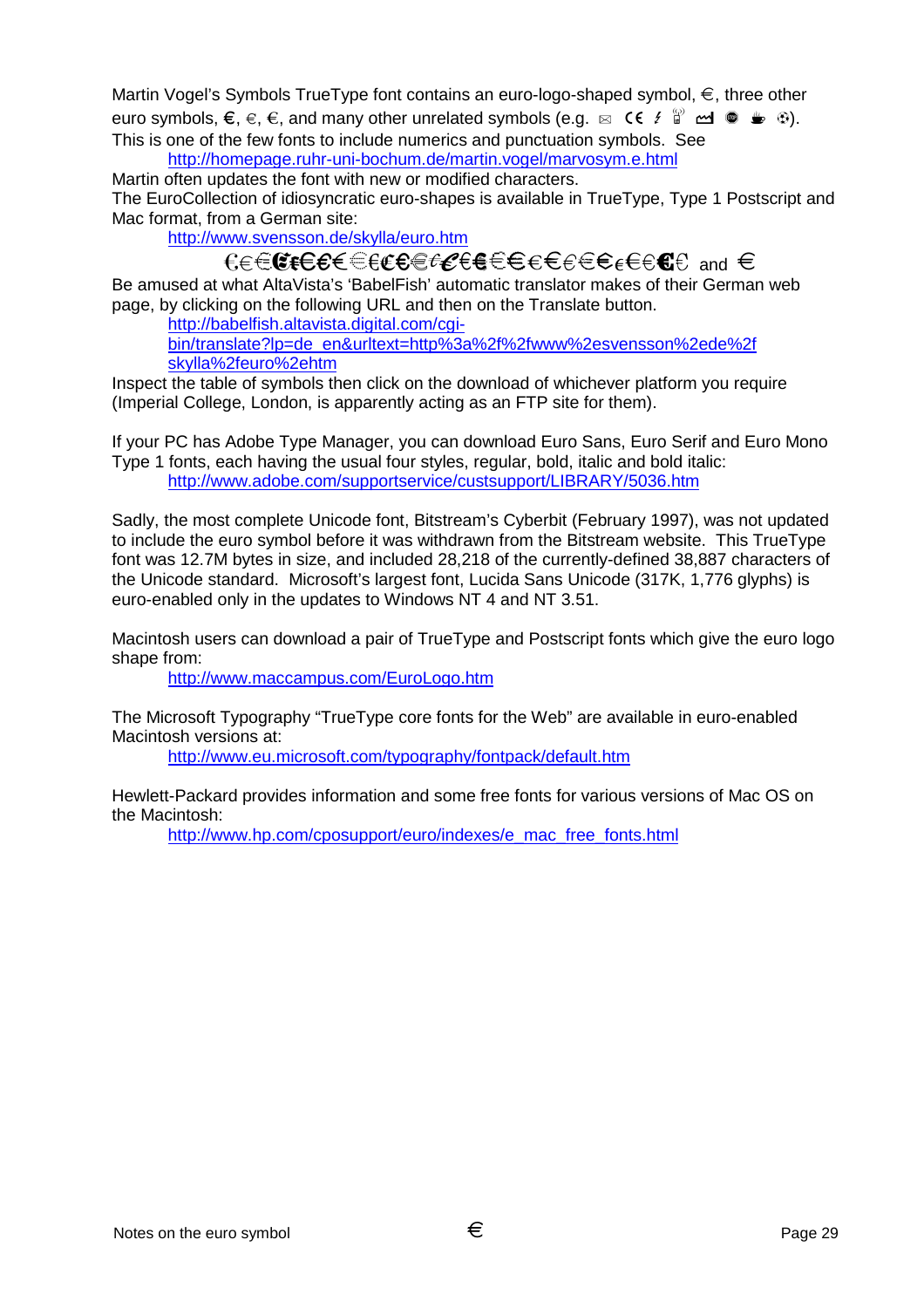# **4.5 Some Suggestions for Euro TrueType Fonts**

The following tables contain my *personal* suggestions, which are biased towards cheapness and the major manufacturers. It is presumed that you are able to agree to and accept whatever licensing conditions (if any) are required by the manufacturers or developers to download and use their fonts. The overriding rule is that you **must not** sell these fonts commercially.

| Windows 3.x without the Euro Currency Update               |                               |                                                                                                                                    |  |
|------------------------------------------------------------|-------------------------------|------------------------------------------------------------------------------------------------------------------------------------|--|
| <b>Characters available</b><br>in font                     | <b>Suitable</b><br>for use in | <b>Suggested TrueType fonts</b>                                                                                                    |  |
| Just the EC euro 'logo', $\in$                             | Word only                     | HP's Euro Sign fonts or SymbolPS;<br>Monotype's Symbol Euro                                                                        |  |
| One (or more) euro symbols<br>but no other characters      | Word only                     | Lexmark's single EuroFont;<br>Monotype's multiple Euro fonts                                                                       |  |
| Full character set including<br>one (or more) euro symbols | <b>Both Word</b><br>and Excel | EuroMatch and Martin Vogel's Symbols<br>font are two of the very few fonts which<br>include numerics and punctuation<br>characters |  |

Very recently, Microsoft has provided limited euro support in Windows 3.x. You might wish to add additional euro fonts to the three provided.

| All Windows operating systems with euro support added      |                               |                                                                                                                                                                                                                                          |  |
|------------------------------------------------------------|-------------------------------|------------------------------------------------------------------------------------------------------------------------------------------------------------------------------------------------------------------------------------------|--|
| <b>Characters available</b><br>in font                     | <b>Suitable</b><br>for use in | <b>Suggested TrueType fonts</b>                                                                                                                                                                                                          |  |
| Just the EC euro 'logo', $\in$                             | Word only                     | HP's Euro Sign;<br>Monotype's Symbol Euro                                                                                                                                                                                                |  |
| One (or more) euro symbols<br>but no other characters      | Word only                     | Lexmark's single EuroFont;<br>Monotype's multiple Euro fonts                                                                                                                                                                             |  |
| Full character set including<br>one (or more) euro symbols | <b>Both Word</b><br>and Excel | Microsoft fonts supplied in the euro<br>update and in Office updates; Microsoft<br>Typography's 'TrueType core fonts for<br>the Web', and/or 'More Euro Enabled<br>Fonts for Microsoft Office';<br>HP's FontSmart or LaserJet euro-fonts |  |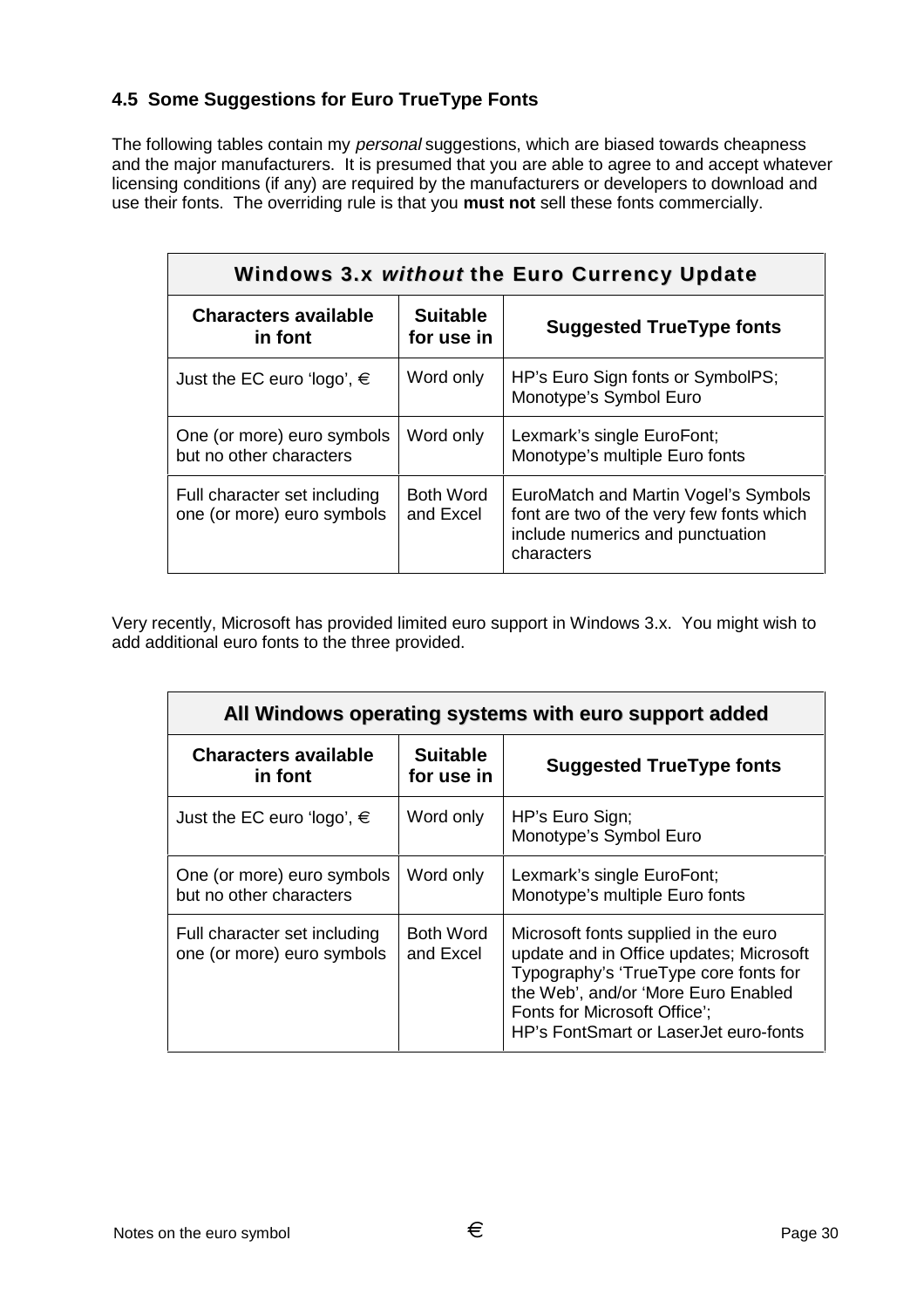# **5. The Shape and Grammar of the Euro**

## **5.1 Comments on the EC 'logo shape' euro symbol**

Michael Everson has a number of references on his web site

http://www.indigo.ie/egt/standards/iso10646/euro/

a short one of which is about the euro shape, on:

http://www.indigo.ie/egt/standards/iso10646/euro/euroglyph.html

which points to some extracts from the "Typographers discuss the Euro" thread in the

discussion group TYPO-L in December 1996 (yes, it really has been that long!): http://www.indigo.ie/egt/standards/iso10646/euro/eurotypo.html

Therein is found a fascinating series of apparently-official quotes from that era:

"The Euro Symbol™ has been specially drawn to represent the aspirations of the European Union. It must not be redrawn, scaled, distorted or altered in any way. It must only be reproduced from a master original."

"The Euro Symbol™ may only be used in sizes of 5mm increments, measured across measure bar A. For sizes smaller than 40mm, the small use version must be used. It may not be used at any size smaller than 7.5mm."

"The Euro Symbol™ must precede all figures used to indicate prices. Other arrangements will not be acceptable".

"The Euro Symbol™ can only be reproduced in European Union Blue (PANTONE 281) or Black. It must never be reversed, or appear in any other colour combinations".

Somewhat historical comments, informed and interesting, on the New Euro by a typographer, Neil Kandalgaonkar:

http://www.yuiop.com/type/euro/

He is one of the typographers who can be credited with the changing of EC attitudes to the presentation of the euro symbol. He intends to update his paper in the near future.

Vincent Connare of Microsoft comments on the design of the euro symbol in his "Character Design Standards":

http://www.eu.microsoft.com/typography/developers/fdsspec/monetary.htm

"All well designed images in a font should match the style, weight and look of the host font. The European Union has shown exact specifications for their standard design of this character. Type designers have unanimously agreed that this is a character and not a logo. And for it to be included in their font, its design should be consistent with the typeface and have the same requirements as other monetary symbols."

Hewlett-Packard has produced a White Paper which discusses the background to printing the euro currency symbol, on

http://www.hp.com/cposupport/euro/indexes/whitepaper.html

There is also a lengthy technical discussion of the design processes they went through to implement the euro currency symbol in their range of fonts, starting at

http://www.fonts.com/hp/euro/Eurodev1.htm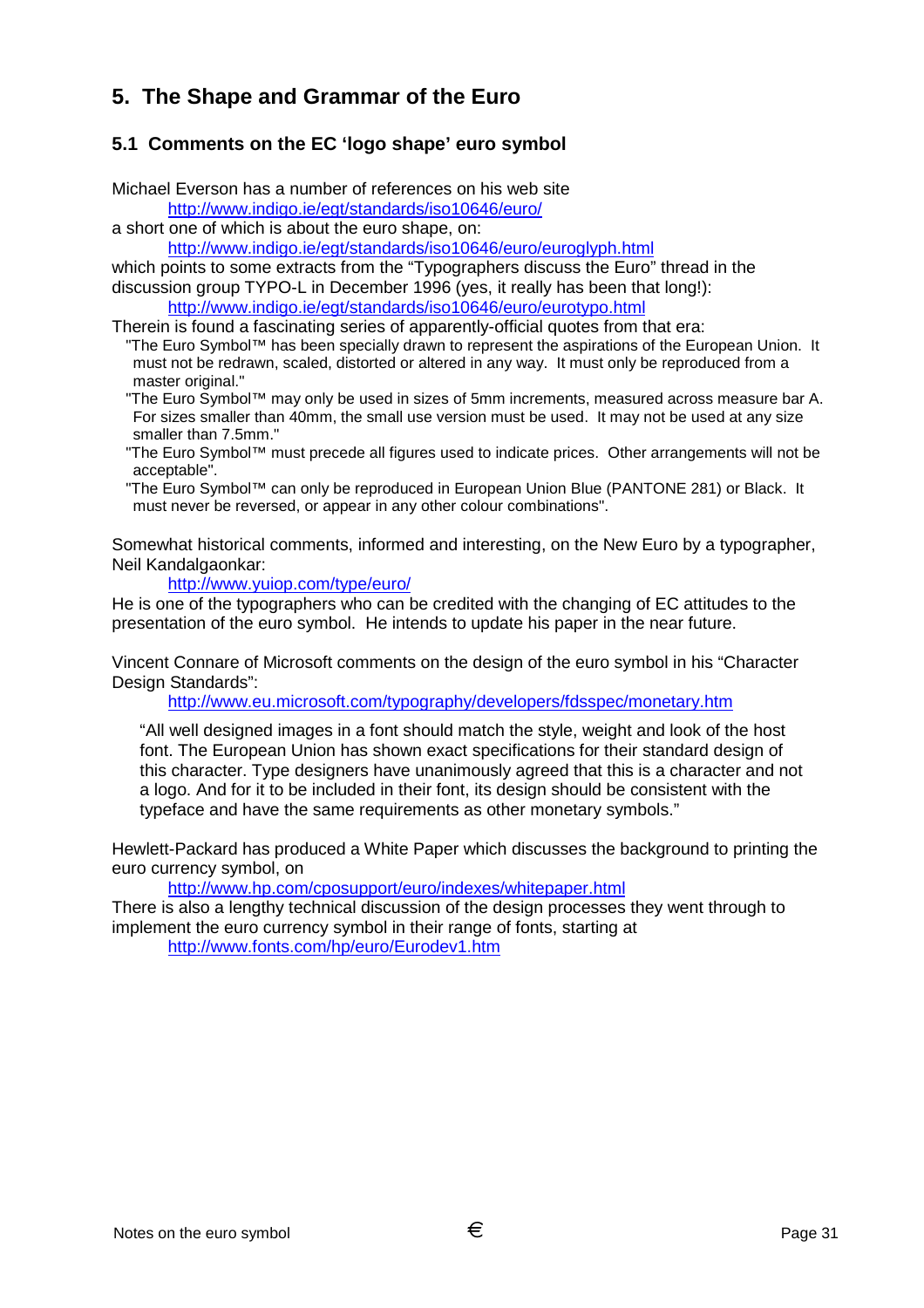# **5.2 The 'allowable' forms in English of the 'euro' currency unit**

#### The following linguistic diversion relates to the word 'euro' as a unit of currency only.

There has been much discussion about whether the word 'euro' can take an initial capital letter or not, and whether the plural form should be 'euro' or 'euros'. There seems to have been a progression towards treating it in English in the same way as the names of other currencies, as the following discussion is intended to show.

In the two Council Regulations of May 1998<sup>[2]</sup>, the word 'euro' is found consistently as both the singular and plural form of the word, without an initial capital letter, for uniformity across all EC countries. Although the Regulations do not explicitly impose this usage, they and their predecessors seem to have led to tortuous efforts in many official EC documents to avoid the plural form 'euros' at all costs. See, for example, a general euro-leaflet "**Talking about the euro**" (1997, 16pp, 710K) at

http://europa.eu.int/euro/html/dossiers/00006/00006-en.pdf

where only a single use of 'euros' can be found as the plural of the currency unit. On the following EC web page:

http://europa.eu.int/euro/html/rubrique-commission5.html?lang=5&rubrique=114

the third reference loads a file: "**Spelling of the words 'euro' and 'cent' in the official Community languages – to be used when drawing up Community Legislative acts**" (note that the second half of the title was added in an update made on 8 January 1999):

http://europa.eu.int/euro/html/dossiers/00219/00219-en.pdf

This has a footnote on the English language plurals 'euro' and 'cent':

"This spelling without an "s" may be seen as departing from normal English practice for currencies."

Contrast the fact that the table entries for France, Spain and Portugal all show "euros" and "cents" as being the plural forms in these languages, which seems rather inconsistent.

A contrary, and rather more reasonable, view is found in section 12.12 of the English Style Guide (1/9/1998) of the European Commission's English Translation Service

http://europa.eu.int/comm/sdt/en/stygd/enstyle.pdf

"The euro. Like the ecu and other currencies, the 'euro' is so written in running text, in lower-case throughout, no initial capital. Its plural is 'euros'."

So 'euro' and 'euros' are regarded as valid, but not 'Euro' or 'Euros', except where the word appears first in a sentence, or perhaps in the usual capitalisation of important words in titles or headings. An Email message from Felicity Lewis, the then head of the English Translation Service, included the paragraphs:

"Languages have their own conventions as regards capitals etc. In English, currencies in running text are lower-cased: francs, marks, etc. So lower-casing 'euro' for the currency is a matter of English usage, not Euro-legislation.

For the plural [...] the form *must* be 'euros', on the lines of 'marks', 'francs', pesetas' etc. It would be extremely odd to depart from customary English usage for the names of currencies. So, for example, 'Prices are denominated in euros.' "

 $\left[ 2\right]$ [2] Council Regulation (EC) No 974/98 of 3 May 1998 on the introduction of the euro, Official Journal L 139, 11/5/1998 p.1; Council Regulation (EC) No 975/98 of 3 May 1998 on denominations and technical specifications of euro coins intended for circulation, Official Journal L 139, 11/5/1998 p.6.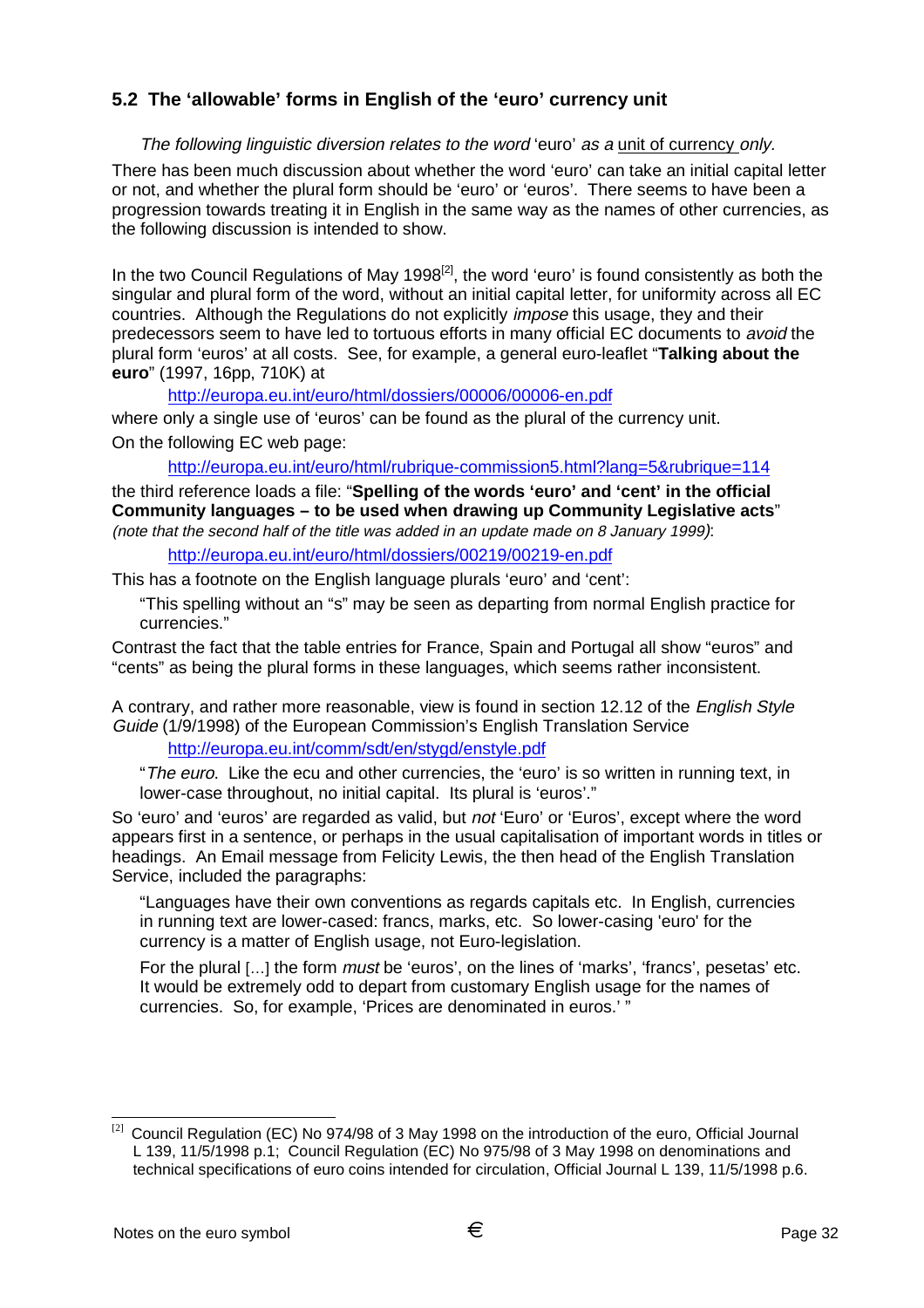My most recent communication (30 December 1998) about the spelling of the euro has:

"As a result of a ruling by the alternates of the Monetary Committee in September 1998, euro and cent are invariable in legislation. In all other cases, especially publications intended for the general public, write euros and cents."

The Bank of England now appears to have come round to a similar view. In their publication "**Practical Issues Arising from the Introduction of the Euro**", Issue 9 (September 1998), Chapter 8, Section 6 – found a few steps on from:

http://www.bankofengland.co.uk/piq.htm (the direct reference is:

http://www.bankofengland.co.uk/eu9ch8.pdf )

we read (on page 4) :

#### **Euro and euros**

6 The European Commission is considering the correct usage of the words 'euro' and 'cent' in all the Community languages. Although the Regulations on the euro have, in their English version, used 'euro' and 'cent' in the plural, without adding an 's', it has been pointed out that this runs counter to normal English usage in most circumstances (and is also contrary to the usage suggested by the Commission for languages other than English). In practice, normal English usage would always include an 's' in the plurals of euro and cent when amounts are being described, although it would be possible to omit the 's' when the intention is to describe the euro as the currency in which a price is denominated (analogously to the word 'sterling').

The Daily Telegraph (5 January 1999) had a relevant article on this subject. If still available, the URL is:

http://www.telegraph.co.uk/et?ac=000283800036613&rtmo=wMA0lwMb&atmo=tttttttd&pg=/et/99/1/5/neu305.html

## **Old Lady is given the last word By Toby Helm in Brussels**

EVERYBODY knows how to spell the word euro. But what happens when there's more than one? This was the question as trading began.

The EU's official English version of the regulation setting up the single currency said the plural should be euro, without an "s". But the Bank of England insisted in its literature that it should be written as euros.

After a brief flurry and banging of eminent heads together, the commission bowed to the greater wisdom of Threadneedle Street. A spokesman said "We decided that in English the plural of the euro will be euros for evermore, just as it is in French."

An EU official said: "If this is the biggest problem we have during the life of the euro, then we'll have the most successful currency the world has ever seen."

The fact that the authors of the regulation fought shy of the word euros might be due to its closeness to the Greek word meaning urine.

So there now seems to be something of a consensus on the matter – let the lawyers and official documents have their own tightly-defined usage, if they wish, while the rest of us treat the euro currency word in the same way as we do all other currencies in English.